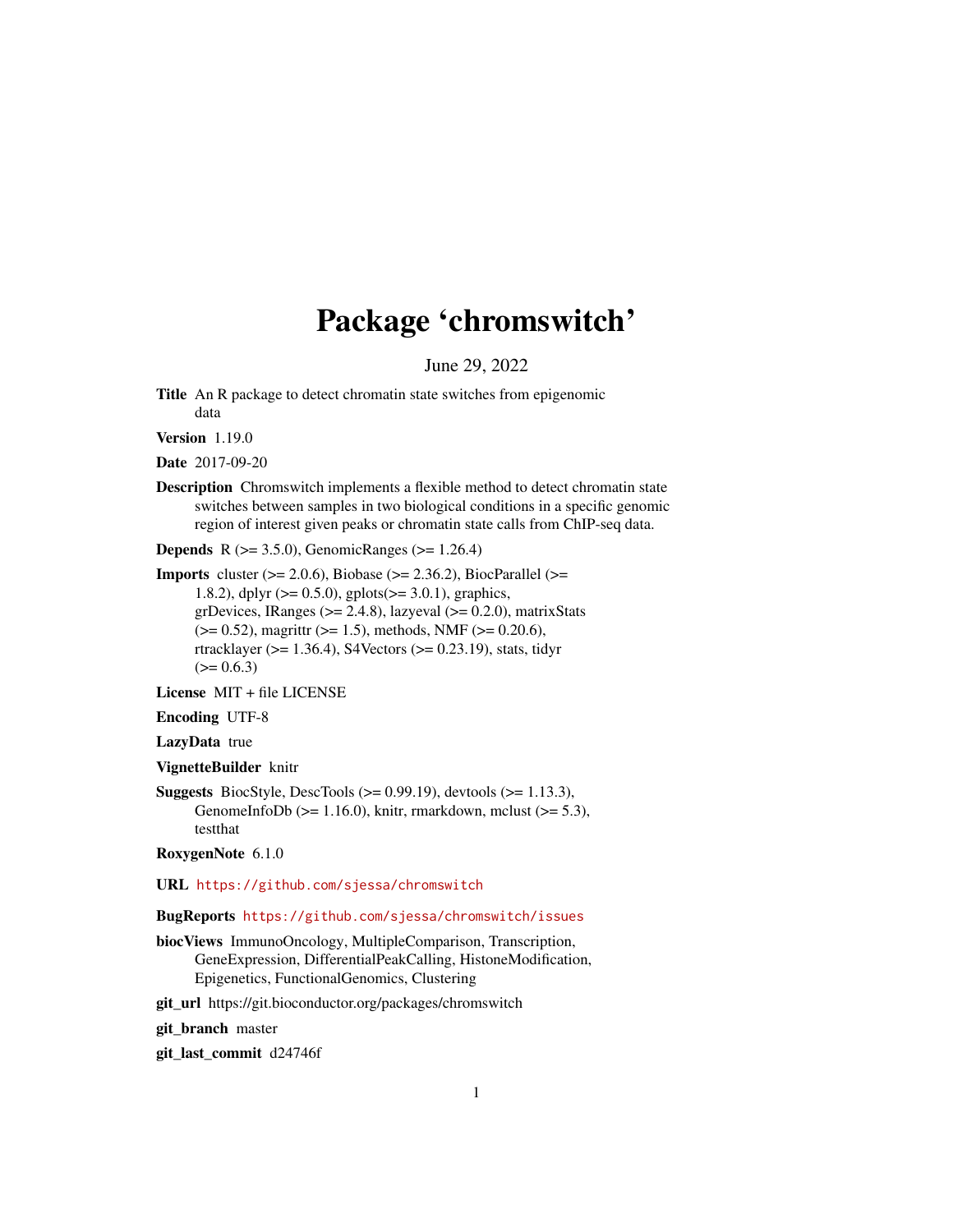git\_last\_commit\_date 2022-04-26 Date/Publication 2022-06-29 Author Selin Jessa [aut, cre], Claudia L. Kleinman [aut]

Maintainer Selin Jessa <selinjessa@gmail.com>

# R topics documented:

|                | $\overline{2}$ |
|----------------|----------------|
|                | 3              |
|                | 6              |
|                | 8              |
|                | 8              |
|                | 9              |
|                | 11             |
|                | 12             |
|                | 12             |
|                | 13             |
|                | 14             |
|                | 14             |
|                | 15             |
|                | 16             |
|                | 16             |
|                | 17             |
|                | 18             |
| <b>NMI</b>     | 19             |
|                | 20             |
|                | 21             |
|                | 21             |
|                | 22             |
|                | 23             |
| retrievePeaks  | 24             |
| summarizePeaks | 25             |
| vMeasure       | 26             |
|                | 26             |
|                |                |

#### **Index** [28](#page-27-0) and 2012, the contract of the contract of the contract of the contract of the contract of the contract of the contract of the contract of the contract of the contract of the contract of the contract of the contr

<span id="page-1-1"></span>binarizePeaks *binarizePeaks*

#### Description

Given peaks for a set of samples in a query region, construct a sample-by- feature matrix where each row is a binary vector which models the presence or absence of unqiue peaks in the region.

<span id="page-1-0"></span>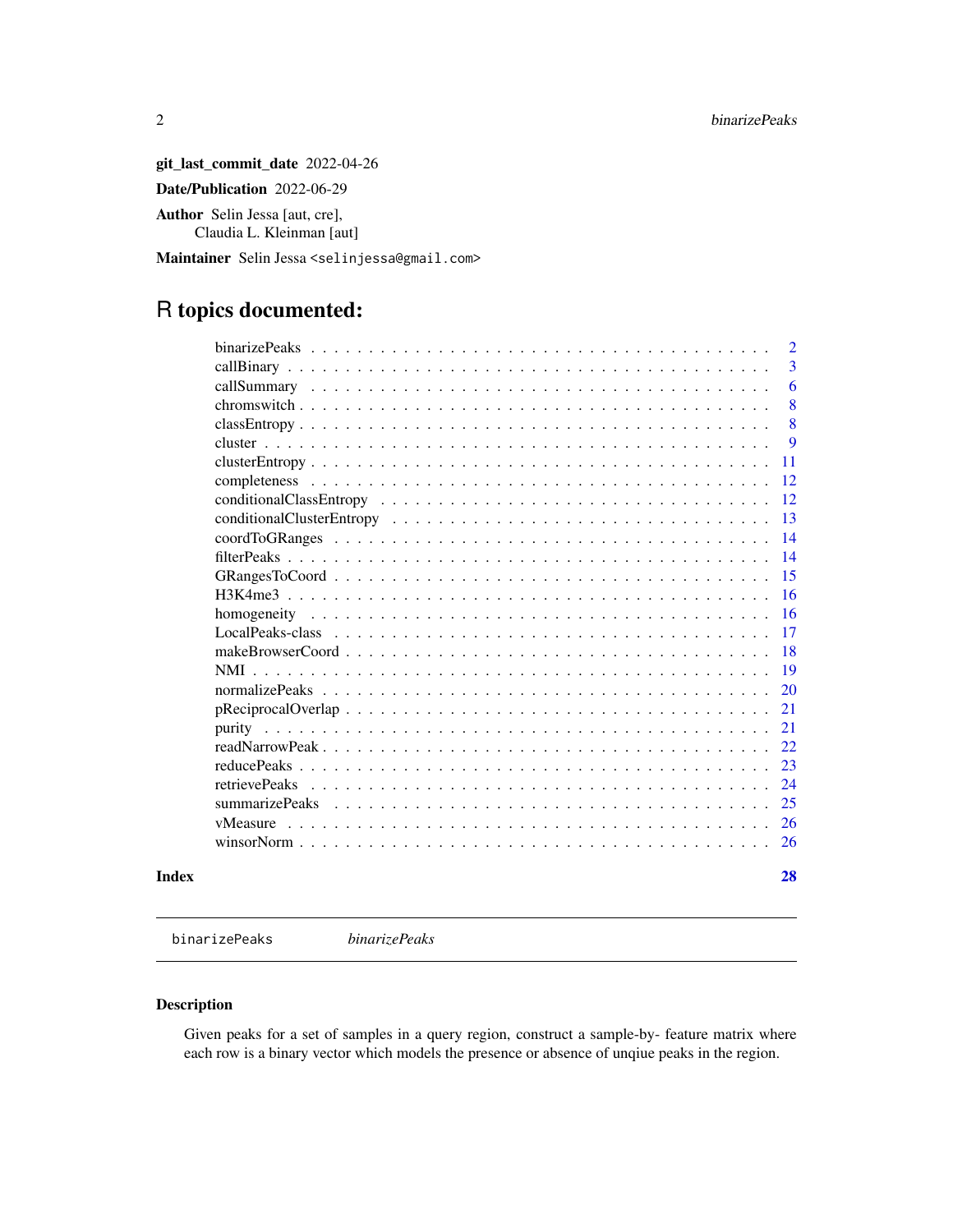#### <span id="page-2-0"></span>callBinary 3

#### Usage

binarizePeaks(localpeaks, p)

#### Arguments

| localpeaks | LocalPeaks object storing peaks for all samples in the query region             |
|------------|---------------------------------------------------------------------------------|
|            | Numeric value in $[0, 1]$ giving the fraction of reciprocal overlap to require. |

#### Value

A data frame where rows are samples and columns are features. The genomic ranges which give the features are returned as the features attribute of the data frame.

#### Examples

```
samples <- c("E068", "E071", "E074", "E101", "E102", "E110")
bedfiles <- system.file("extdata", paste0(samples, ".H3K4me3.bed"),
package = "chromswitch")
metadata <- data.frame(Sample = samples,
   H3K4me3 = bedfiles,
   stringsAsFactors = FALSE)
lpk <- retrievePeaks(H3K4me3,
    metadata = metadata,
    region = GRanges(seqnames = "chr19",
    ranges = IRanges(start = 54924104, end = 54929104)))
# Get feature matrix
ft_matrix <- binarizePeaks(lpk, 0.5)
# See features
attr(ft_matrix, "features")
```
callBinary *callBinary*

## Description

One of two main functions in the chromswitch package, this function detects a switch in chromatin state in one or more regions given ChIP-seq peak calls for one mark, executing the entire algorithm from preprocessing to evaluating the clustering results, using the binary strategy.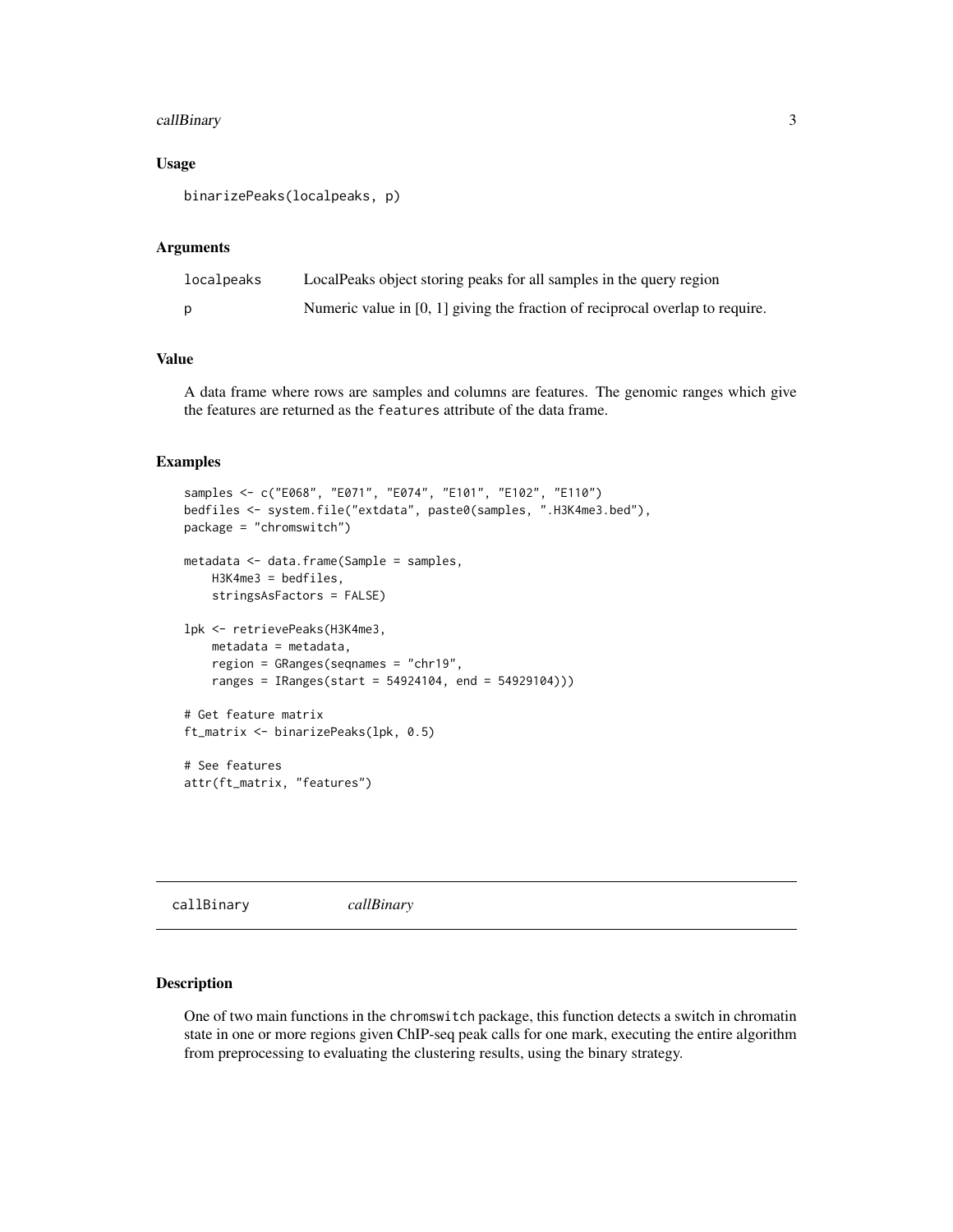```
callBinary(query, metadata, peaks, filter = FALSE,
  filter_columns = NULL, filter_thresholds = NULL, reduce = TRUE,
  gap = 300, p = 0.4, n_features = FALSE, heatmap = FALSE,
 titles = NULL, outdir = NULL, optimal_clusters = TRUE,
  estimate_state = FALSE, test_condition = NULL, BPPARAM = bpparam())
```
#### Arguments

| query             | GRanges list containing one or more genomic regions of interest in which to call<br>a switch. The output dataframe will contain one row per region in query.                                                                                                                                                                                     |
|-------------------|--------------------------------------------------------------------------------------------------------------------------------------------------------------------------------------------------------------------------------------------------------------------------------------------------------------------------------------------------|
| metadata          | A dataframe with at least two columns: "Sample" which stores the sample IDs,<br>"Condition", which stores the biological condition labels of the samples                                                                                                                                                                                         |
| peaks             | List of GRanges objects storing peak calls for each sample, where element<br>names correspond to sample IDs                                                                                                                                                                                                                                      |
| filter            | (Optional) logical value, filter peaks based on thresholds on peak statistics? De-<br>fault: FALSE. The filter step is described in filterPeaks.                                                                                                                                                                                                 |
|                   | filter_columns If filter is TRUE, a chracter vector corresponding to names of columns in the<br>peak metadata by which to filter peaks. If filter is FALSE, not used.                                                                                                                                                                            |
| filter_thresholds |                                                                                                                                                                                                                                                                                                                                                  |
|                   | If filter is TRUE, a numeric vector corresponding to lower cutoffs applied to<br>metadata columns in order to filter peaks. Provide one per column specified in<br>filter_columns, in the same order. If filter is FALSE, not used.                                                                                                              |
| reduce            | (Optional) logical value, if TRUE, reduce gaps between nearby peaks in the<br>same sample. See more at reducePeaks. Default: TRUE                                                                                                                                                                                                                |
| gap               | (Optional) If reduce is TRUE, numeric value, specifying the threshold distance<br>for merging. Peaks in the same sample which are within this many bp of each<br>other will be merged. Default: 300                                                                                                                                              |
| p                 | Numeric value in [0, 1] giving the fraction of reciprocal overlap to require. De-<br>fault: 0.4                                                                                                                                                                                                                                                  |
| n_features        | (Optional) Logical value indicating whether to include a column "n_features" in<br>the output storing the number of features in the feature matrix constructed for<br>the region, which may be useful for understanding the behaviour of the binary<br>strategy for constructing feature matrices. Default: FALSE                                |
| heatmap           | (Optional) Logical value, plot the heatmap corresponding to the hierarchical<br>clustering result? Default: FALSE                                                                                                                                                                                                                                |
| titles            | (Optional) if heatmap is TRUE, a character vector of the same length as query,<br>specifying the title to use when plotting each heatmap (e.g. a gene name), also<br>reused as the prefix of the name of the file where the heatmap is saved. By<br>default, the title is the genomic coordinates of the region in the form "chrN:start-<br>end" |
| outdir            | (Optional) if heatmap is TRUE, the name of the directory where heatmaps<br>should be saved                                                                                                                                                                                                                                                       |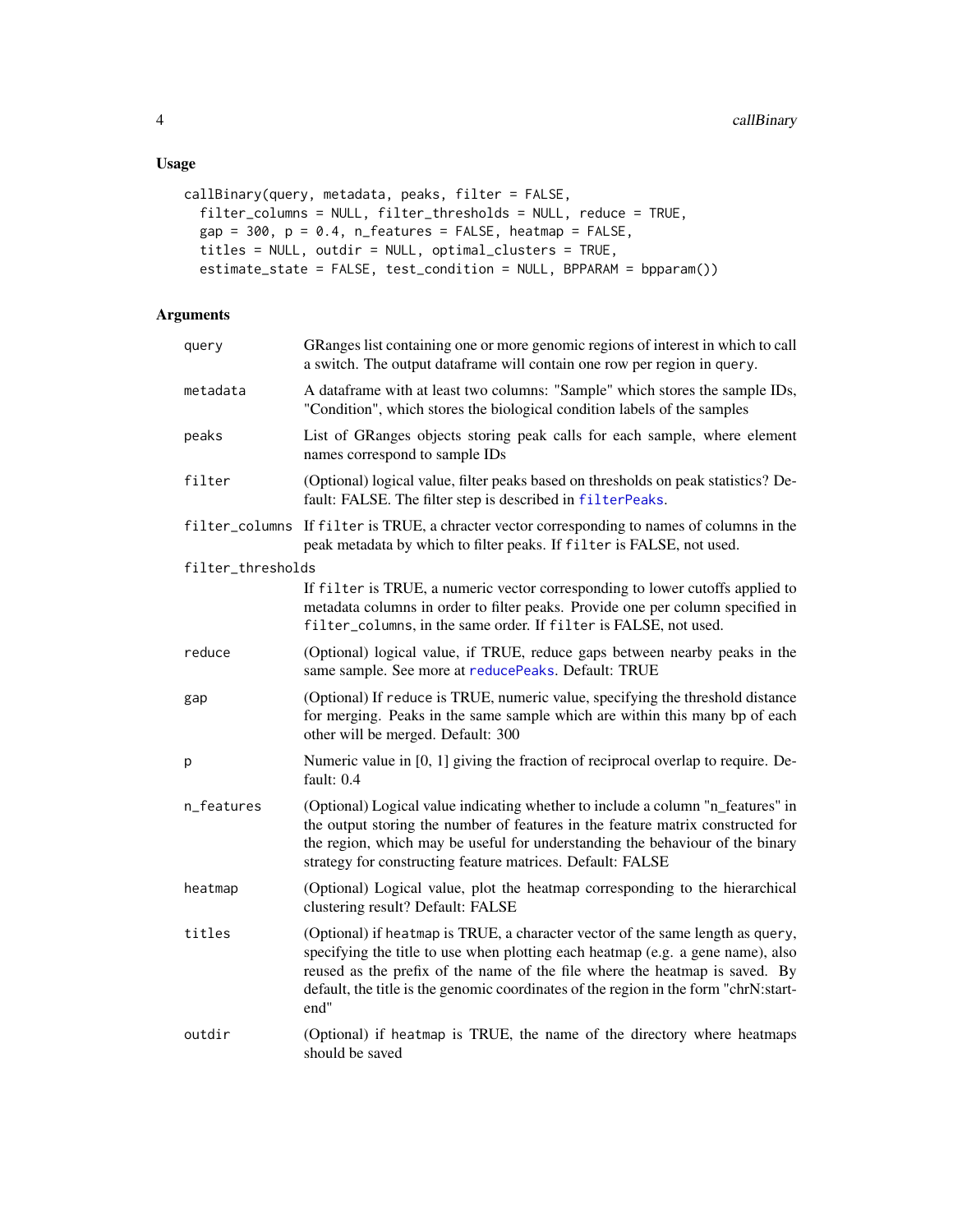#### callBinary 5

| optimal_clusters |                                                                                                                                                                                                                                                                                                                        |
|------------------|------------------------------------------------------------------------------------------------------------------------------------------------------------------------------------------------------------------------------------------------------------------------------------------------------------------------|
|                  | (Optional) Logical value indicate whether to cluster samples into two groups,<br>or to find the optimal clustering solution by choosing the set of clusters which<br>maximizes the Average Silhouette width. Default: TRUE.                                                                                            |
|                  | estimate_state (Optional) Logical value indicating whether to include a column "state" in the<br>output specifying the estimated chromatin state of a test condition. The state<br>will be on of "ON", "OFF", or NA, where the latter results if a binary switch<br>between the conditions is unclear. Default: FALSE. |
|                  | test_condition (Optional) If estimate_state is TRUE, string specifying one of the two bi-<br>ological conditions in metadata\$Condition for which to estimate chromatin<br>state.                                                                                                                                      |
| <b>BPPARAM</b>   | (Optional) instance of BiocParallel: BiocParallelParam used to determine<br>the back-end used for parallel computations when performing the analysis on<br>more than one region.                                                                                                                                       |

#### Details

This strategy constructs a sample-by-feature matrix to use as input for hierarchical clustering by first assembling the set of unique peaks observed in the region across samples. Then for each unique peak, we model the presence or absence of that peak in each sample, resulting in a binary feature matrix.

#### Value

Data frame with one row per region in query. Contains the coordinates of the region, the number of inferred clusters, the computed cluster validity statistics, and the cluster assignment for each sample.

```
samples <- c("E068", "E071", "E074", "E101", "E102", "E110")
bedfiles <- system.file("extdata", paste0(samples, ".H3K4me3.bed"),
package = "chromswitch")
Conditions <- c(rep("Brain", 3), rep("Other", 3))
metadata <- data.frame(Sample = samples,
   H3K4me3 = bedfiles,
    Condition = Conditions,
    stringsAsFactors = FALSE)
regions <- GRanges(seqnames = c("chr19", "chr19"),
    ranges = IRanges(start = c(54924104, 54874318),
                                end = c(54929104, 54877536)))
calBBinary(query = regions, metadata = metadata, peaks = H3K4me3,
           BPPARAM = BiocParallel::SerialParam())
```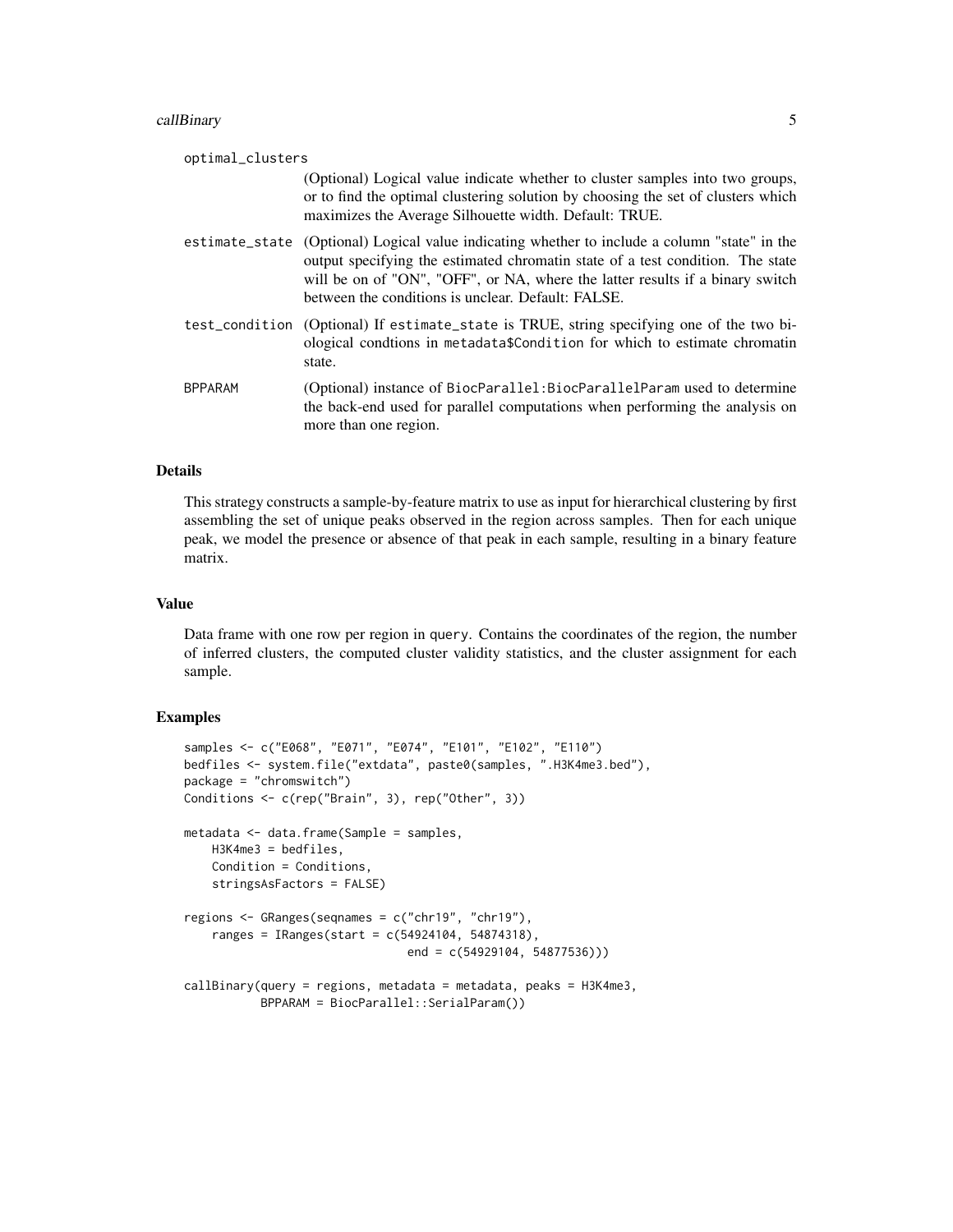<span id="page-5-0"></span>

#### Description

One of two main functions in the chromswitch package, this function detects a switch in chromatin state in one or more regions given ChIP-seq peak calls for one mark, executing the entire algorithm from preprocessing to evaluating the clustering results, using the summary strategy.

#### Usage

```
callSummary(query, metadata, peaks, mark, filter = FALSE,
  filter_columns = summarize_columns, filter_thresholds = NULL,
  summarize_columns = NULL, normalize_columns = summarize_columns,
  tail = 0.005, normalize = ifelse(is.null(normalize_columns) &&
  is.null(summarize_columns), FALSE, TRUE), fraction = TRUE, n = FALSE,
  heatmap = FALSE, titles = NULL, outdir = NULL,
  optimal_clusters = TRUE, estimate_state = FALSE, signal_col = NULL,
  test_condition = NULL, BPPARAM = bpparam())
```
#### Arguments

| query             | GRanges list containing one or more genomic regions of interest in which to call<br>a switch. The output dataframe will contain one row per region in query.                                                                        |  |
|-------------------|-------------------------------------------------------------------------------------------------------------------------------------------------------------------------------------------------------------------------------------|--|
| metadata          | A dataframe with at least two columns: "Sample" which stores the sample IDs,<br>"Condition", which stores the biological condition labels of the samples                                                                            |  |
| peaks             | List of GRanges objects storing peak calls for each sample, where element<br>names correspond to sample IDs                                                                                                                         |  |
| mark              | Character specifying the histone mark or ChIP-target, for example, "H3K4me3"                                                                                                                                                        |  |
| filter            | (Optional) logical value, filter peaks based on thresholds on peak statistics? De-<br>fault: FALSE. The filter step is described in filterPeaks.                                                                                    |  |
| filter_columns    | If filter is TRUE, a chracter vector corresponding to names of columns in the<br>peak metadata by which to filter peaks. If filter is FALSE, not used.                                                                              |  |
| filter_thresholds |                                                                                                                                                                                                                                     |  |
|                   | If filter is TRUE, a numeric vector corresponding to lower cutoffs applied to<br>metadata columns in order to filter peaks. Provide one per column specified in<br>filter_columns, in the same order. If filter is FALSE, not used. |  |
| summarize_columns |                                                                                                                                                                                                                                     |  |
|                   | Character vector of column names on which to compute summary statistics dur-<br>ing feature matrix construction. These statistics become the features of the ma-<br>trix.                                                           |  |
| normalize_columns |                                                                                                                                                                                                                                     |  |
|                   | If normalize is TRUE, a character vector corresponding to names of columns<br>in the peak metadata to normalize genome-wide for each sample. If normalize<br>is FALSE, not used.                                                    |  |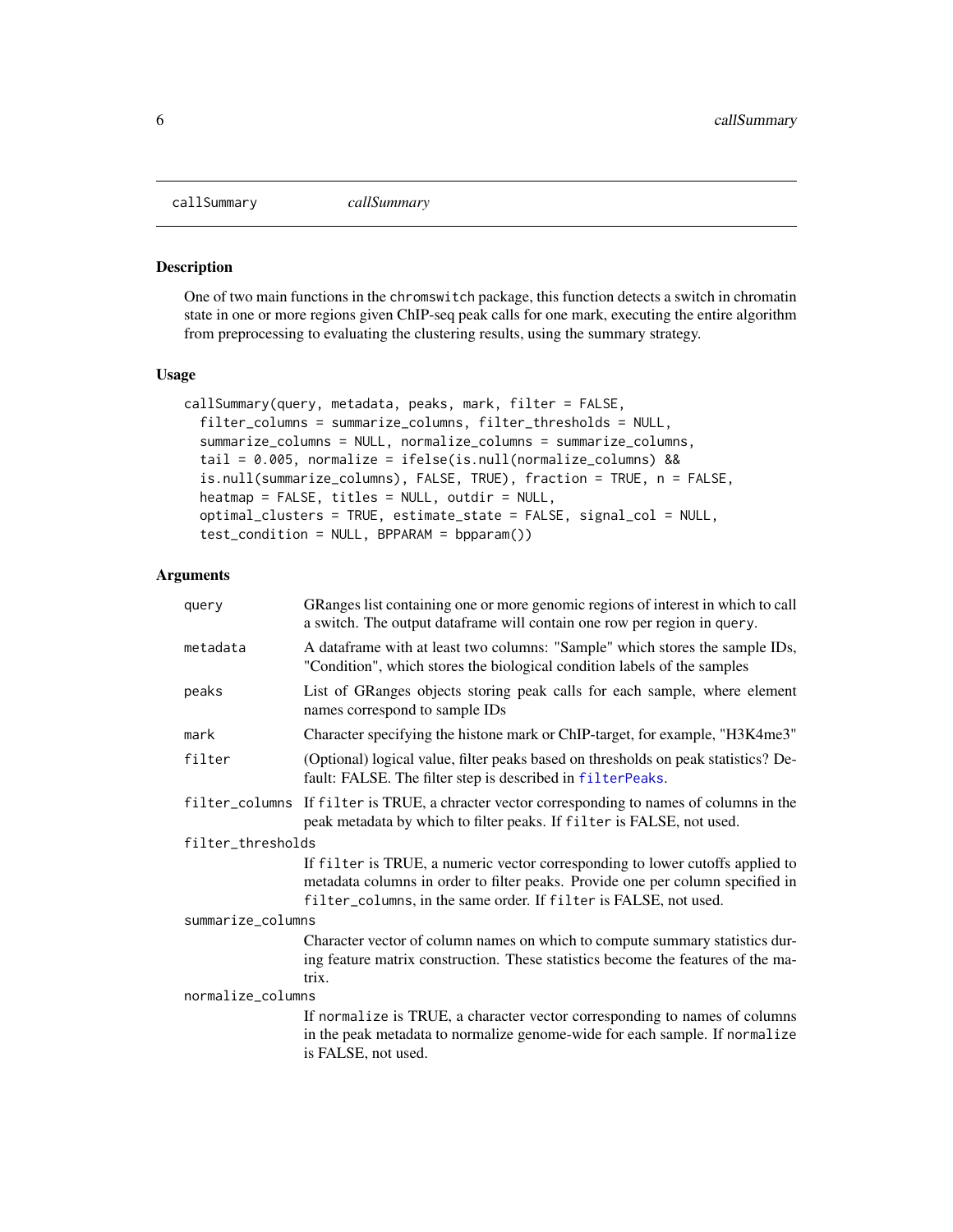<span id="page-6-0"></span>

| tail             | (Optional) if normalize is TRUE, specifies the fraction of extreme values in<br>each tail to bound during normalization. More details at normalizePeaks.                                                                                                                                                                                         |
|------------------|--------------------------------------------------------------------------------------------------------------------------------------------------------------------------------------------------------------------------------------------------------------------------------------------------------------------------------------------------|
| normalize        | (Optional) logical value, normalize peak statistics genome-wide for each sam-<br>ple? Default: TRUE if summarize_columns or normalize_columns is speci-<br>fied, FALSE, otherwise.                                                                                                                                                               |
| fraction         | (Optional) Logical value, during feature matrix construction, compute the frac-<br>tion of the region overlapped by peaks? Default: TRUE                                                                                                                                                                                                         |
| n                | (Optional) Logical value, during feature matrix construction, compute the num-<br>ber of peaks in the region? Default: FALSE                                                                                                                                                                                                                     |
| heatmap          | (Optional) Logical value, plot the heatmap corresponding to the hierarchical<br>clustering result? Default: FALSE                                                                                                                                                                                                                                |
| titles           | (Optional) if heatmap is TRUE, a character vector of the same length as query,<br>specifying the title to use when plotting each heatmap (e.g. a gene name), also<br>reused as the prefix of the name of the file where the heatmap is saved. By<br>default, the title is the genomic coordinates of the region in the form "chrN:start-<br>end" |
| outdir           | (Optional) if heatmap is TRUE, the name of the directory where heatmaps<br>should be saved                                                                                                                                                                                                                                                       |
| optimal_clusters |                                                                                                                                                                                                                                                                                                                                                  |
|                  | (Optional) Logical value indicate whether to cluster samples into two groups,<br>or to find the optimal clustering solution by choosing the set of clusters which<br>maximizes the Average Silhouette width. Default: TRUE                                                                                                                       |
|                  | estimate_state (Optional) Logical value indicating whether to include a column "state" in the<br>output specifying the estimated chromatin state of a test condition. The state<br>will be on of "ON", "OFF", or NA, where the latter results if a binary switch<br>between the conditions is unclear. Default: FALSE.                           |
| signal_col       | (Optional) If estimate_state is TRUE, string specifying the name of the col-<br>umn in the original peak files which corresponds to the level of enrichment in<br>the region, e.g. fold change                                                                                                                                                   |
| test_condition   | (Optional) If estimate_state is TRUE, string specifying one of the two bi-<br>ological condtions in metadata\$Condition for which to estimate chromatin<br>state.                                                                                                                                                                                |
| <b>BPPARAM</b>   | (Optional) instance of BiocParallel: BiocParallelParam used to determine<br>the back-end used for parallel computations when performing the analysis on<br>more than one region.                                                                                                                                                                 |

#### Details

This strategy constructs a sample-by-feature matrix to use as input for hierarchical clustering by computing, for each sample, a vector of summary statistics based on that sample's peaks in the query region. The summary statistics are generally based on the enrichment statistics associated with each peak as returned by the peak calling too, which might include, for example, a p value and fold change.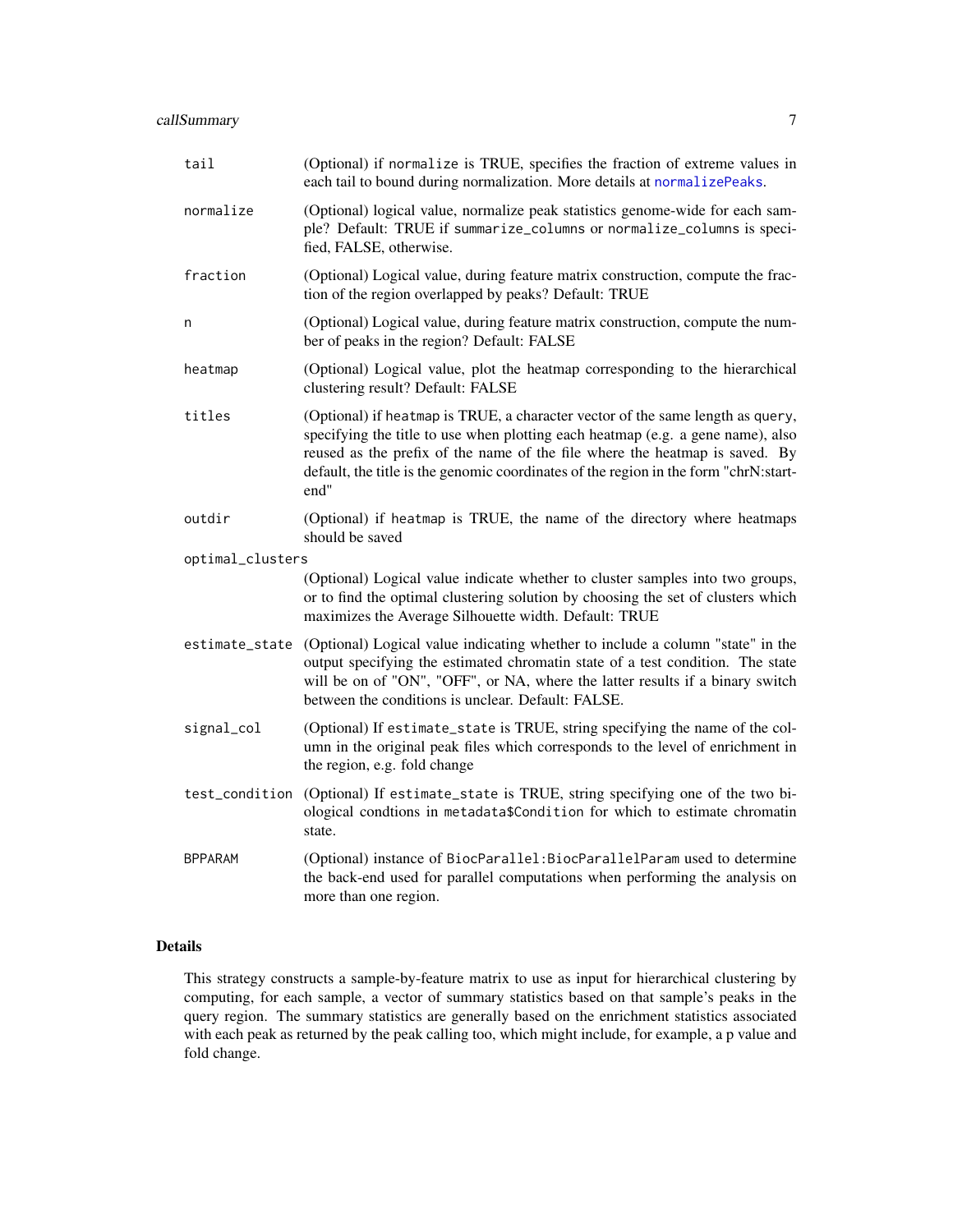#### <span id="page-7-0"></span>Value

Data frame with one row per region in query. Contains the coordinates of the region, the number of inferred clusters, the computed cluster validity statistics, and the cluster assignment for each sample.

#### Examples

```
samples <- c("E068", "E071", "E074", "E101", "E102", "E110")
bedfiles <- system.file("extdata", paste0(samples, ".H3K4me3.bed"),
package = "chromswitch")
Conditions <- c(rep("Brain", 3), rep("Other", 3))
metadata <- data.frame(Sample = samples,
   H3K4me3 = bedfiles,
    Condition = Conditions,
    stringsAsFactors = FALSE)
regions <- GRanges(seqnames = c("chr19", "chr19"),
    ranges = IRanges(start = c(54924104, 54874318),
                                end = c(54929104, 54877536)))
callSummary(query = regions,
                metadata = metadata,
                peaks = H3K4me3,
                normalize_columns = c("qValue", "pValue", "signalValue"),
                mark = "H3K4me3",
                summarize_columns = c("pValue", "qValue", "signalValue"),
                heatmap = FALSE,
                BPPARAM = BiocParallel::SerialParam())
```
chromswitch *chromswitch: An R package for detecting chromatin state switches*

#### **Description**

chromswitch implements a flexible method to detect chromatin state switches between samples in two biological conditions in a specific genomic region of interest given peaks called from ChIP-seq data.

classEntropy *classEntropy*

#### **Description**

Computes the entropy of a set of classes, as defined in https://aclweb.org/anthology/D/D07/D07- 1043.pdf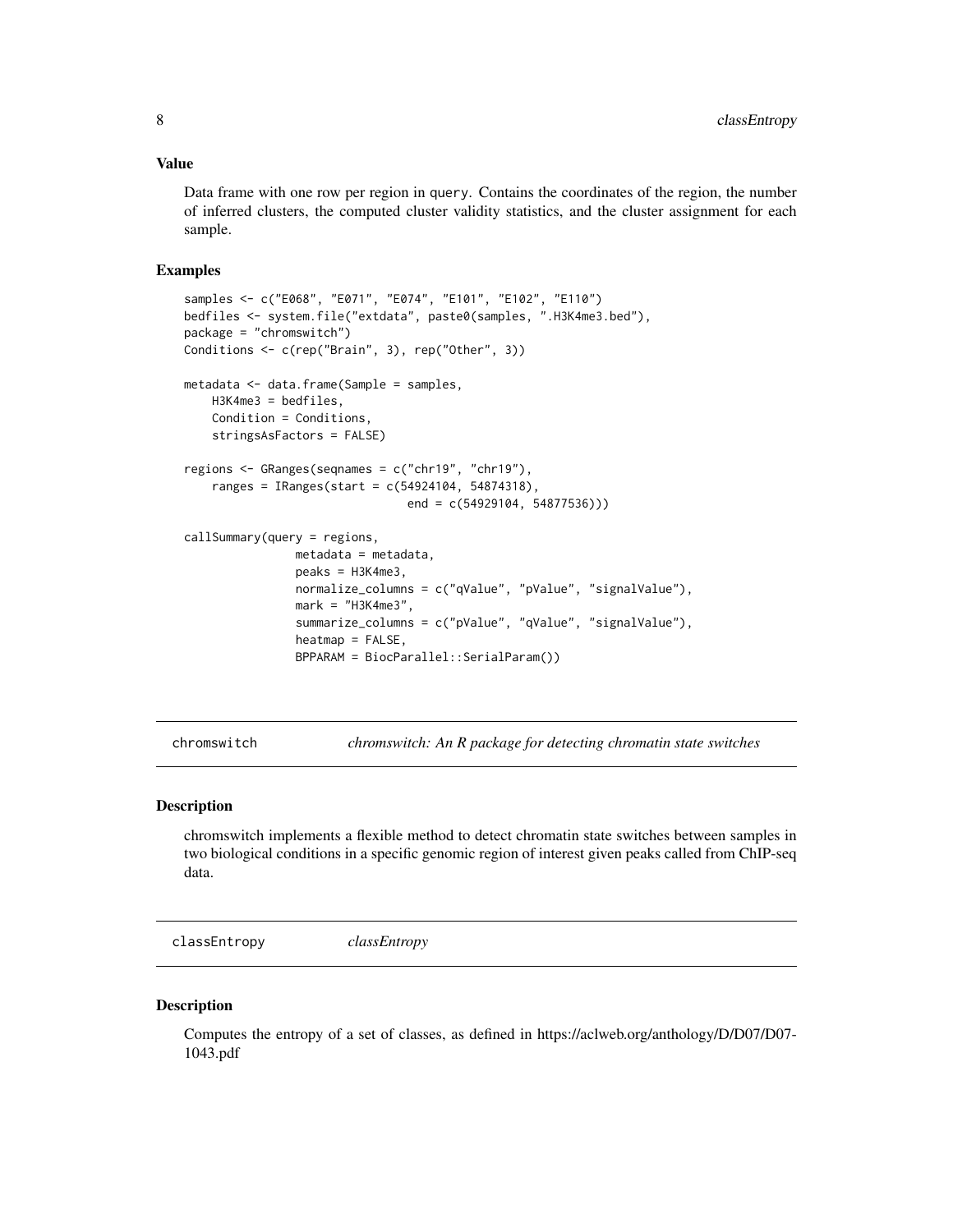#### <span id="page-8-0"></span>cluster **9**

#### Usage

```
classEntropy(contingency, c, k)
```
#### Arguments

| contingency | Table, contingency table between clusters and conditions as returned by the<br>table function |
|-------------|-----------------------------------------------------------------------------------------------|
| C           | Vector of classes                                                                             |
| k           | Vector of clusters                                                                            |

#### Value

Numeric

#### Examples

clusters <- c(0, 0, 2, 1, 1, 0, 1) classes <- c("A", "A", "A", "B", "B", "A", "B") ct <- table(classes, clusters) classEntropy(contingency = ct)

| ∴luster |  |
|---------|--|
|         |  |

cluster *cluster*

#### Description

Given a sample-by-feature matrix and sample-associated metadata including their biological condition groupings, cluster samples hierarchically and use external cluster validity measures (Adjusted Rand Index, Normalized Mutual Information, and V measure) to assess the agreement between the inferred clusters and the biological conditions. Optionally, produce a heatmap reflecting the hierarchical clustering result.

#### Usage

```
cluster(ft_mat, metadata, query, heatmap = FALSE, title = NULL,
 outdir = NULL, optimal_clusters = TRUE, n_features = FALSE,
  estimate_state = FALSE, method = NULL, test_condition = NULL,
  signal_col = NULL, mark = NULL)
```
#### Arguments

| ft mat   | matrix where columns are features and rows are samples as returned by summarizePeaks<br>or binarizePeaks                                                          |
|----------|-------------------------------------------------------------------------------------------------------------------------------------------------------------------|
| metadata | A data frame with a column "Sample" which stores the sample identifiers, and a<br>column "Condition", which stores the biological condition labels of the samples |
| query    | GRanges object specifying the query region                                                                                                                        |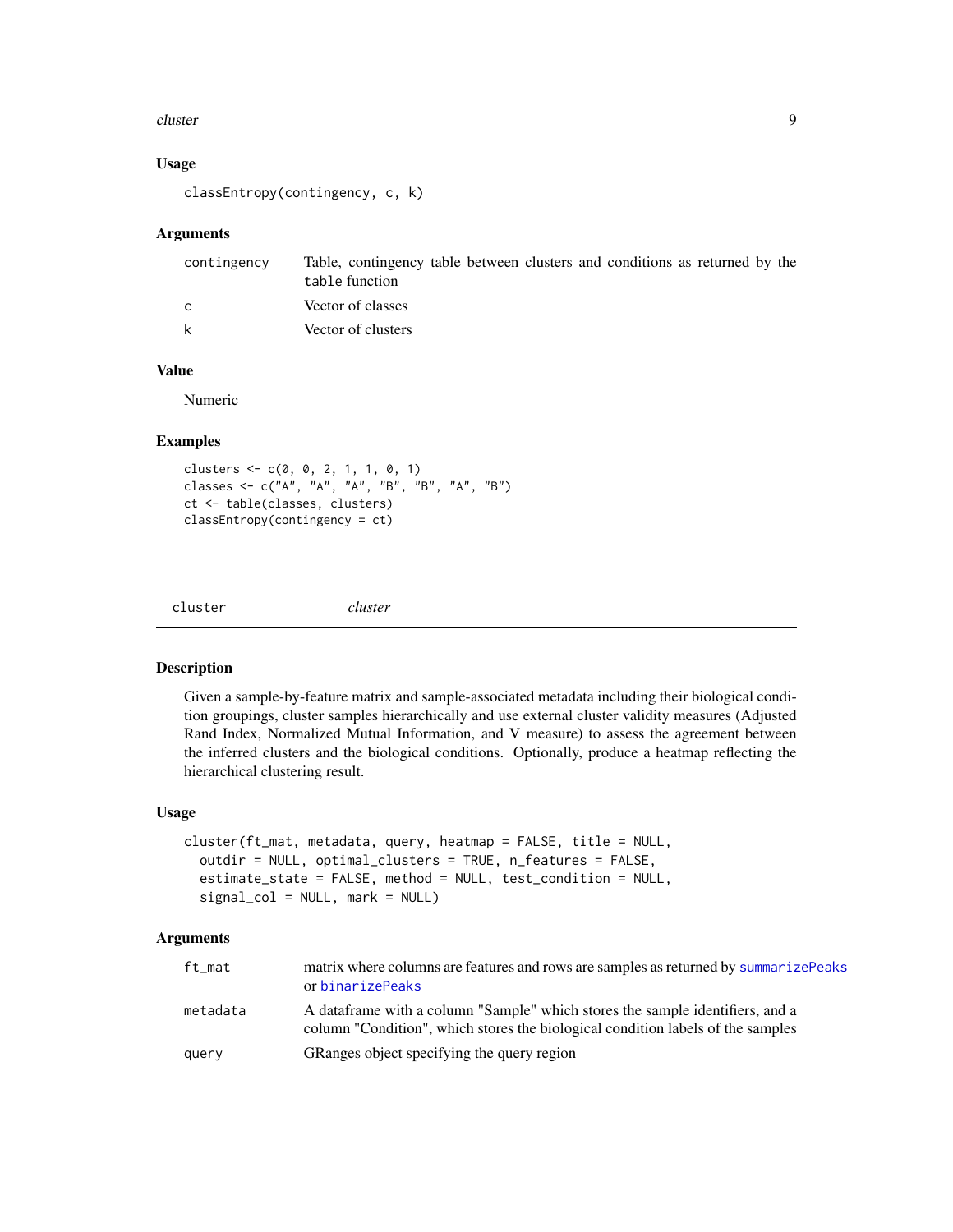| heatmap          | (Optional) Logical value indicating whether to plot the heatmap for hierarchical<br>clustering. Default: FALSE                                                                                                                                                                                                    |
|------------------|-------------------------------------------------------------------------------------------------------------------------------------------------------------------------------------------------------------------------------------------------------------------------------------------------------------------|
| title            | (Optional) If heatmap is TRUE, specify the title of the plot, which will also be<br>used for the output file name in PDF format                                                                                                                                                                                   |
| outdir           | (Optional) String specifying the name of the directory where PDF of heatmaps<br>should be saved                                                                                                                                                                                                                   |
| optimal_clusters |                                                                                                                                                                                                                                                                                                                   |
|                  | (Optional) Logical value indicate whether to cluster samples into two groups,<br>or to find the optimal clustering solution by choosing the set of clusters which<br>maximizes the Average Silhouette width. Default: TRUE                                                                                        |
| n_features       | (Optional) Logical value indicating whether to include a column "n_features" in<br>the output storing the number of features in the feature matrix constructed for<br>the region, which may be useful for understanding the behaviour of the binary<br>strategy for constructing feature matrices. Default: FALSE |
| estimate_state   | (Optional) Logical value indicating whether to include a column "state" in the<br>output specifying the estimated chromatin state of a test condition. The state<br>will be on of "ON", "OFF", or NA, where the latter results if a binary switch<br>between the conditions is unclear. Default: FALSE.           |
| method           | (Optional) If estimate_state is TRUE, one of "summary" or "binary", speci-<br>fying which method was used to construct the feature matrix in ft_mat                                                                                                                                                               |
| test_condition   | (Optional) If estimate_state is TRUE, string specifying one of the two bi-<br>ological condtions in metadata\$Condition for which to estimate chromatin<br>state.                                                                                                                                                 |
| signal_col       | (Optional) If estimate_state is TRUE, and method is "summary", string spec-<br>if ying the name of the column in the original peak files which corresponds to the<br>level of enrichment in the region, e.g. fold change                                                                                          |
| mark             | (Optional) If estimate_state is TRUE, and method is "summary", string spec-<br>ifying the name of the mark for which ft_mat was constructed                                                                                                                                                                       |

#### Value

A dataframe with the region, the number of clusters inferred, the cluster validity statistics, and the cluster assignments for each sample

```
samples <- c("E068", "E071", "E074", "E101", "E102", "E110")
bedfiles <- system.file("extdata", paste0(samples, ".H3K4me3.bed"),
package = "chromswitch")
Conditions <- c(rep("Brain", 3), rep("Other", 3))
metadata <- data.frame(Sample = samples,
   H3K4me3 = bedfiles,
   Condition = Conditions,
   stringsAsFactors = FALSE)
region <- GRanges(seqnames = "chr19",
```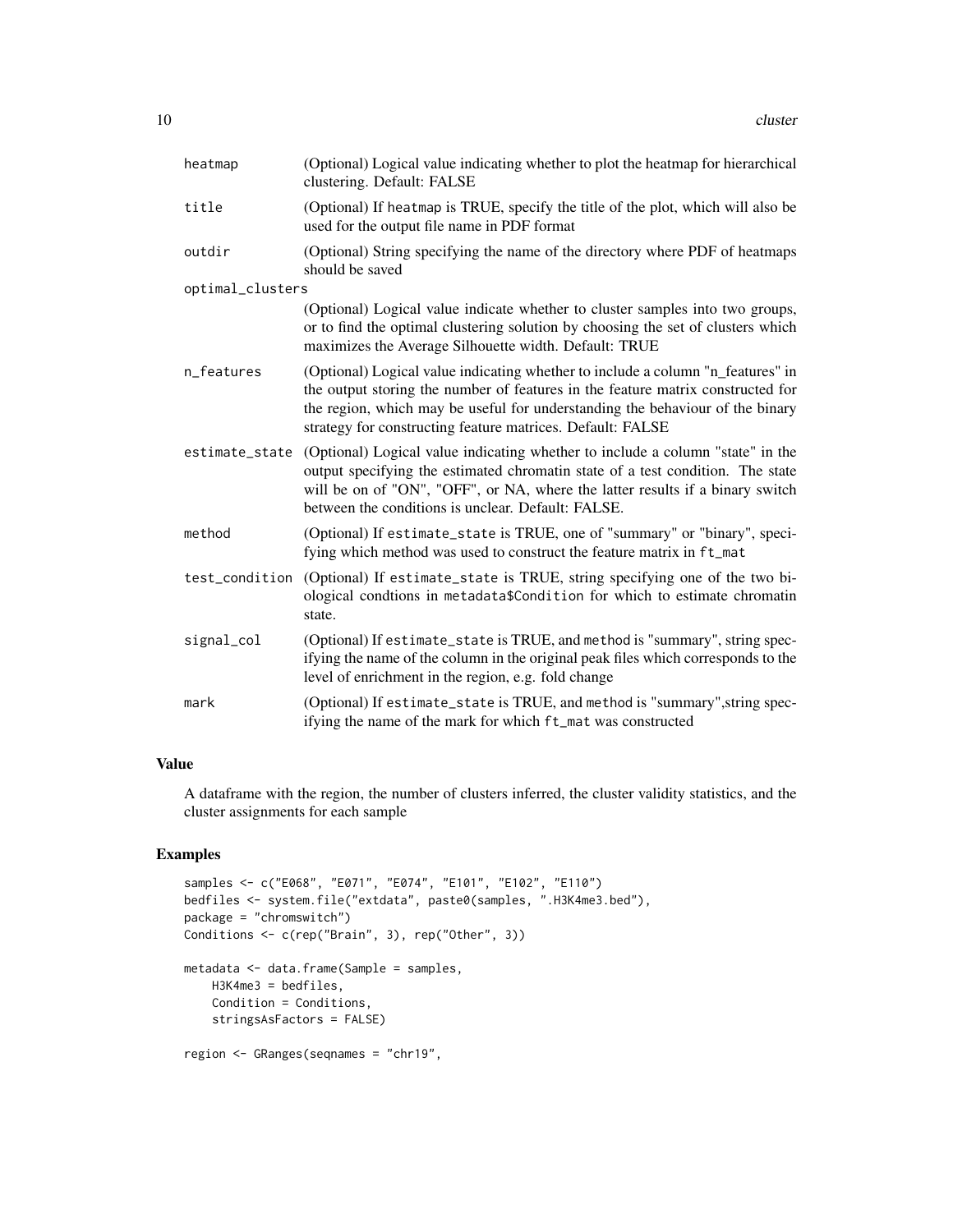```
ranges = IRanges(start = 54924104, end = 54929104))
lpk <- retrievePeaks(H3K4me3,
   metadata = metadata,
   region = region)
ft_mat <- summarizePeaks(lpk, mark = "H3K4me3",
cols = c("qValue", "signalValue"))
cluster(ft_mat, metadata, region)
# Estimate the state of the test condition, "Brain"
cluster(ft_mat, metadata, region,
   estimate_state = TRUE,
   method = "summary",
   signal_col = "signalValue",
   mark = "H3K4me3",
   test_condition = "Brain")
```
clusterEntropy *clusterEntropy*

#### Description

Computes the entropy of a set of clusters, as defined in https://aclweb.org/anthology/D/D07/D07- 1043.pdf

#### Usage

```
clusterEntropy(contingency, c, k)
```
#### Arguments

| contingency | Table, contingency table between clusters and conditions as returned by the |
|-------------|-----------------------------------------------------------------------------|
|             | table function                                                              |
| C           | Vector of classes                                                           |
| k           | Vector of clusters                                                          |

#### Value

Numeric

```
clusters <- c(0, 0, 2, 1, 1, 0, 1)
classes <- c("A", "A", "A", "B", "B", "A", "B")
ct <- table(classes, clusters)
clusterEntropy(contingency = ct)
```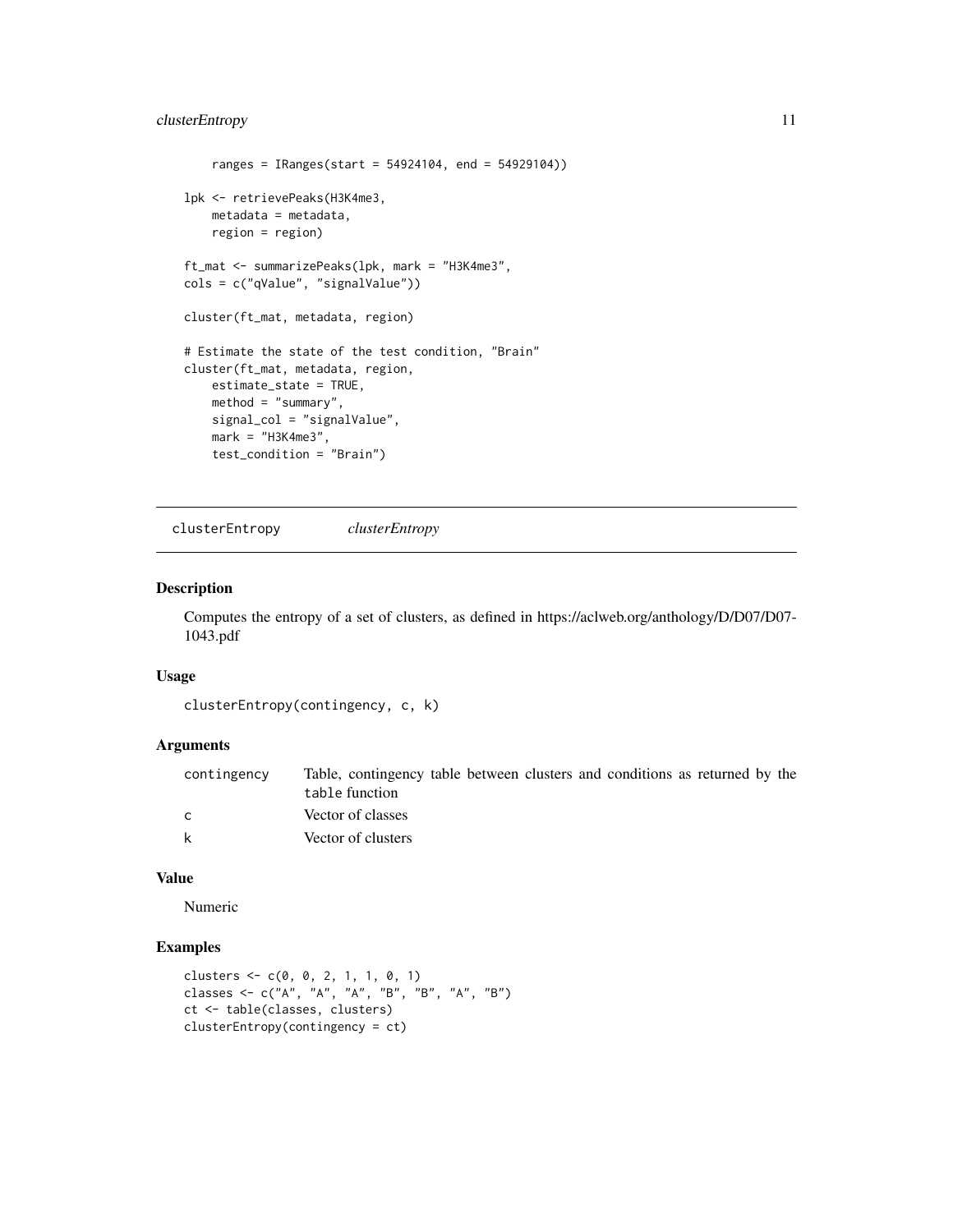<span id="page-11-0"></span>completeness *completeness*

#### Description

Computes the completeness of a set of clusters given ground-truth classes, as defined in https://aclweb.org/anthology/D/D07/D07- 1043.pdf

#### Usage

```
completeness(contingency, c, k)
```
#### Arguments

| contingency  | Table, contingency table between clusters and conditions as returned by the<br>table function |
|--------------|-----------------------------------------------------------------------------------------------|
| $\mathsf{C}$ | Vector of classes                                                                             |
| k            | Vector of clusters                                                                            |

#### Value

Numeric

#### Examples

```
clusters <- c(0, 0, 2, 1, 1, 0, 1)
classes <- c("A", "A", "A", "B", "B", "A", "B")
ct <- table(classes, clusters)
completeness(contingency = ct)
```
conditionalClassEntropy

*classEntropyGivenClusters*

#### Description

Computes the conditional entropy of a set of classes, given the cluster assignments, as defined in https://aclweb.org/anthology/D/D07/D07-1043.pdf

#### Usage

conditionalClassEntropy(contingency, c, k)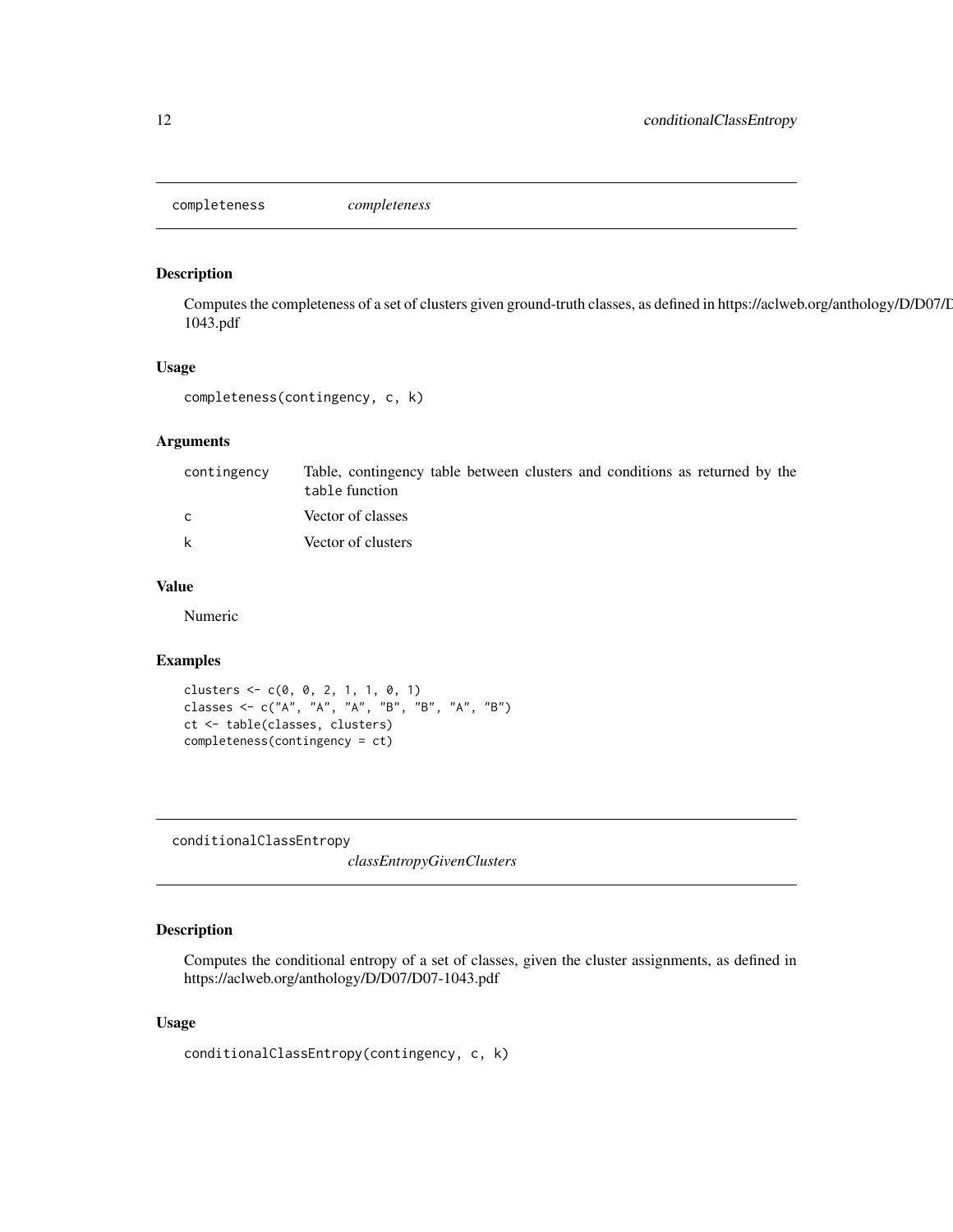#### <span id="page-12-0"></span>Arguments

| contingency | Table, contingency table between clusters and conditions as returned by the<br>table function |
|-------------|-----------------------------------------------------------------------------------------------|
|             | Vector of classes                                                                             |
| k           | Vector of clusters                                                                            |

#### Value

Numeric

#### Examples

```
clusters <- c(0, 0, 2, 1, 1, 0, 1)
classes <- c("A", "A", "A", "B", "B", "A", "B")
ct <- table(classes, clusters)
conditionalClassEntropy(contingency = ct)
```
conditionalClusterEntropy

*clusterEntropyGivenClasses*

#### Description

Computes the conditional entropy of a set of clusters, given the true classes, as defined in https://aclweb.org/anthology/D/D07/ 1043.pdf

#### Usage

```
conditionalClusterEntropy(contingency, c, k)
```
#### Arguments

| contingency | Table, contingency table between clusters and conditions as returned by the |
|-------------|-----------------------------------------------------------------------------|
|             | table function                                                              |
|             | Vector of classes                                                           |
| k           | Vector of clusters                                                          |

#### Value

Numeric

```
clusters <- c(0, 0, 2, 1, 1, 0, 1)
classes <- c("A", "A", "A", "B", "B", "A", "B")
ct <- table(classes, clusters)
conditionalClusterEntropy(contingency = ct)
```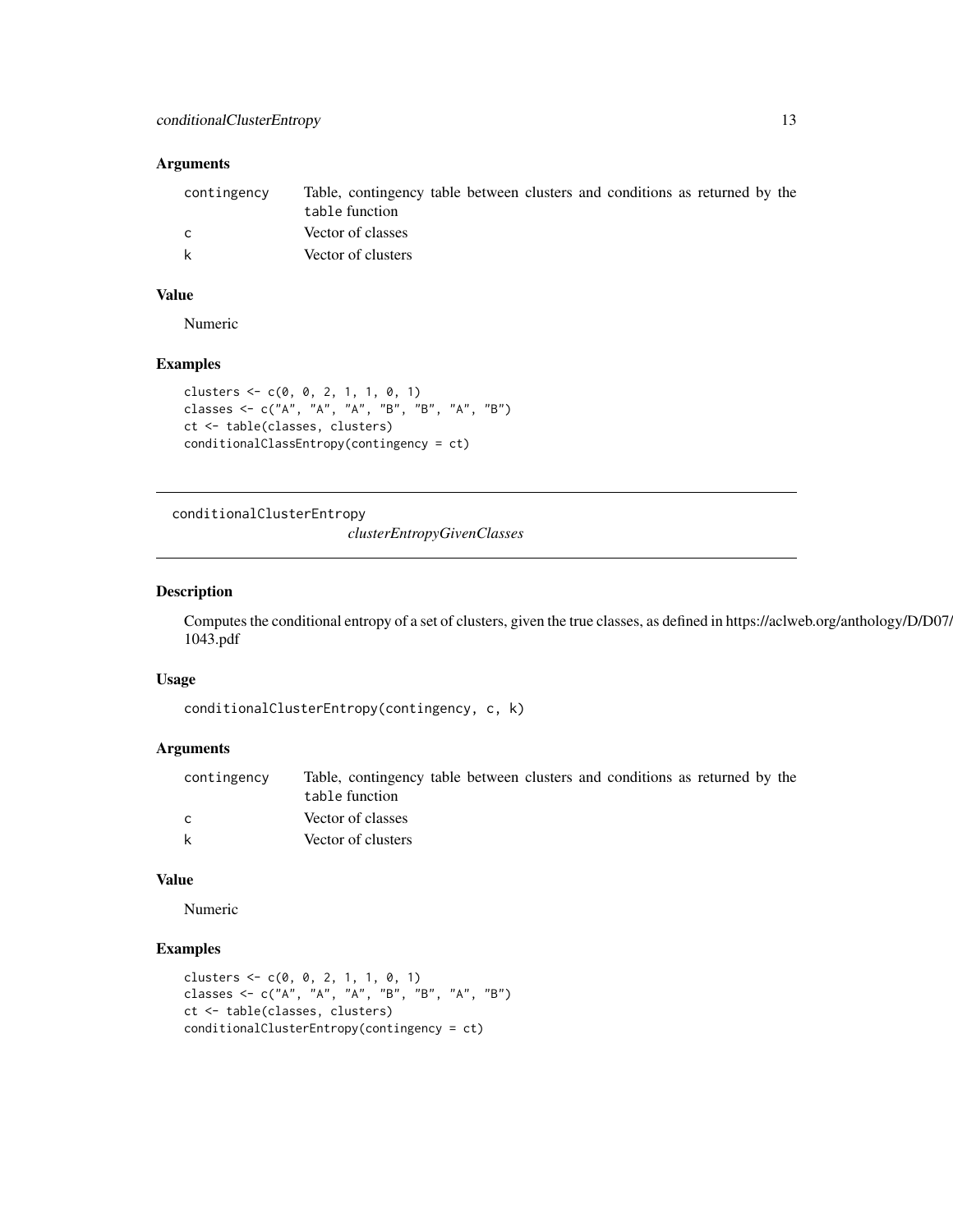<span id="page-13-0"></span>coordToGRanges *coordToGRanges*

#### Description

Convert a string of genomic coordinates to a GRanges object

#### Usage

```
coordToGRanges(coord)
```
#### Arguments

coord String coordinate in genome browser-friendly format to convert to a GRanges object

#### Value

GRanges object

#### Examples

string <- "chr1:1000-2000" coordToGRanges(string)

<span id="page-13-1"></span>filterPeaks *filterPeaks*

#### Description

Given a set of peak calls for different marks and samples, filter peaks according to values in numeric

#### Usage

```
filterPeaks(peaks, columns, thresholds)
```
#### Arguments

| peaks      | List of GRanges objects storing peak calls for each sample, where element<br>names correspond to sample IDs                    |
|------------|--------------------------------------------------------------------------------------------------------------------------------|
| columns    | Character vector of column names containing stats by which to filter peaks                                                     |
| thresholds | Vector of numeric values giving the lower thresholds to use for each of the<br>columns specified, in the same order as columns |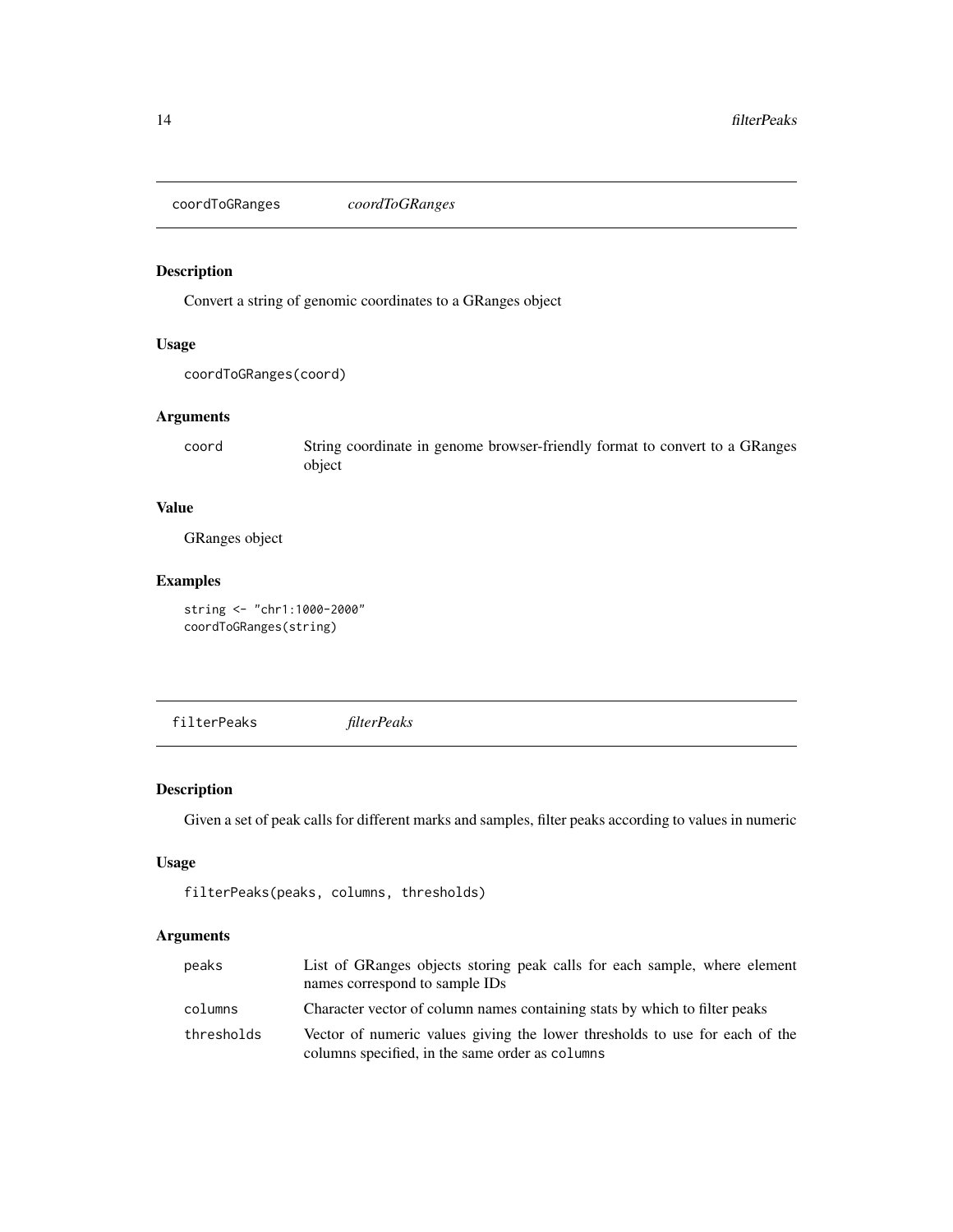#### <span id="page-14-0"></span>GRangesToCoord 15

#### Value

A list of GRanges objects storing peak calls for each sample, with peaks filtered according to the columns and thresholds specified.

#### Examples

```
filterPeaks(peaks = H3K4me3,
   columns = c("signalValue", "pValue"),
   thresholds = c(4, 10))
```
GRangesToCoord *GRangesToCoord*

#### Description

Convert a GRanges object for one region to a genome browser-friendly string

#### Usage

```
GRangesToCoord(gr)
```
#### Arguments

gr GRanges object specifying region to convert to a string

#### Value

String

#### Examples

```
gr <- GRanges(seqnames = "chr1",
              ranges = IRanges(start = 1000, end = 2000))
```
GRangesToCoord(gr)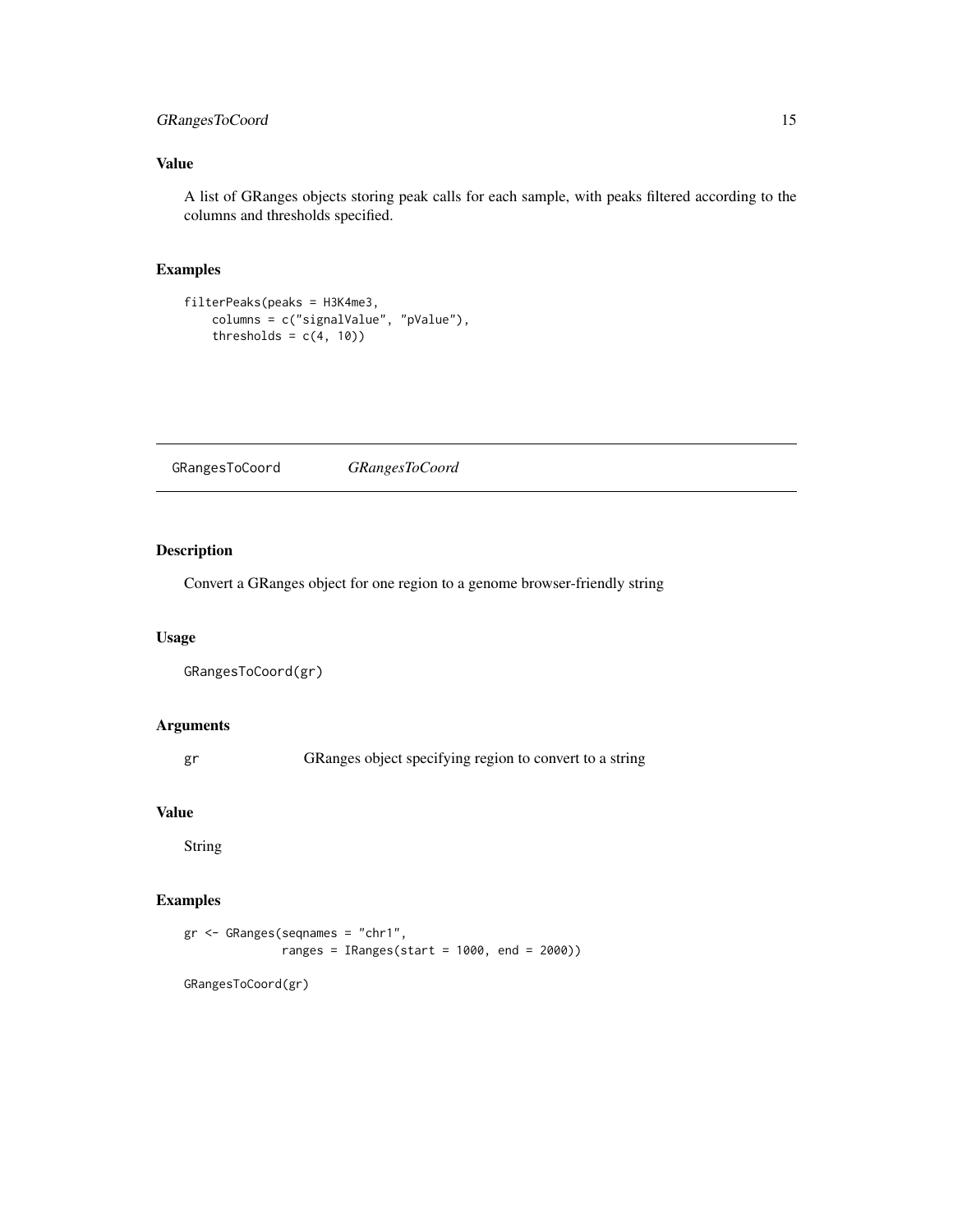#### <span id="page-15-0"></span>Description

A toy dataset containing MACS2 narrow peak calls for 3 brain tissues and 3 other adult tissues from the Roadmap Epigenomics Project, restricted to a short region on chromosome 19. The generation of this dataset is executed by the script in the "data-raw" directory of this package, which can be viewed at <https://github.com/selinj/chromswitch/tree/master/data-raw>.

#### Usage

H3K4me3

#### Format

A list with six entries, named according to IDs of the samples. Each element contains a GRanges object with peak calls and associated statistics which are computed by MACS2. This is the format expected by the peaks argument in functions in chromswitch.

#### Source

[egg2.wustl.edu/roadmap/web\\_portal/](egg2.wustl.edu/roadmap/web_portal/)

|  | homogeneity | homogeneity |  |  |
|--|-------------|-------------|--|--|
|--|-------------|-------------|--|--|

#### Description

Computes the homogeneity of a set of clusters given ground-truth classes, as defined in https://aclweb.org/anthology/D/D07/D07- 1043.pdf

#### Usage

```
homogeneity(contingency, c, k)
```
#### Arguments

| contingency | Table, contingency table between clusters and conditions as returned by the<br>table function |
|-------------|-----------------------------------------------------------------------------------------------|
| C.          | Vector of classes                                                                             |
| k           | Vector of clusters                                                                            |

#### Value

Numeric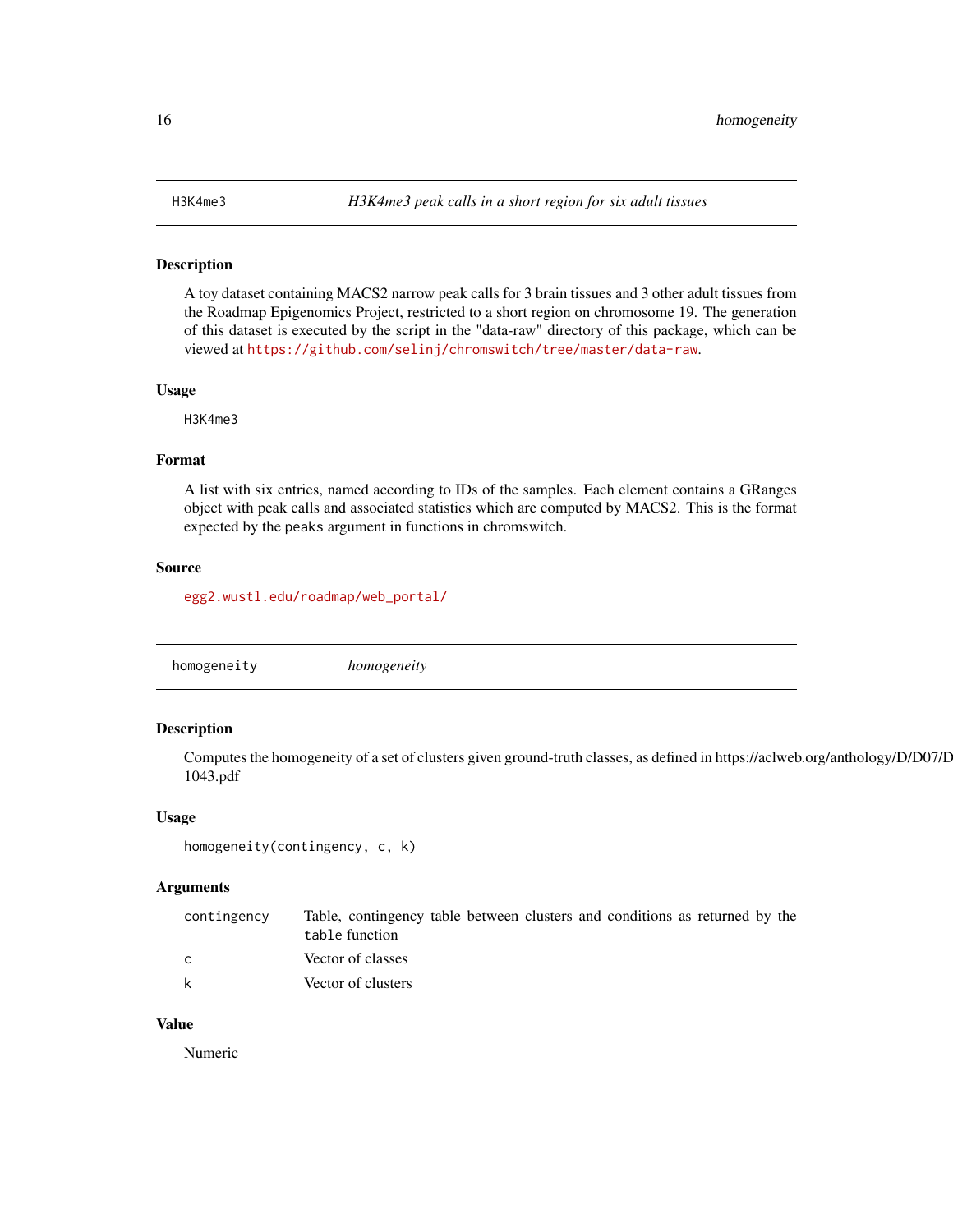#### <span id="page-16-0"></span>LocalPeaks-class 17

#### Examples

```
clusters \leq c(0, 0, 2, 1, 1, 0, 1)classes <- c("A", "A", "A", "B", "B", "A", "B")
ct <- table(classes, clusters)
homogeneity(contingency = ct)
```
<span id="page-16-1"></span>LocalPeaks-class *LocalPeaks*

#### **Description**

The LocalPeaks class is a container for the peaks for one or more marks for a set of samples in a specific genomic region of interest, as well as the genomic region itself, and the sample IDs. These components are needed to convert sets of peaks into rectangular feature-by-sample matrices which we can then use for downstream analysis - and in particular, as input to a clustering algorithm in order to call a chromatin state switch.

#### Usage

```
## S4 method for signature 'LocalPeaks'
region(x)
## S4 method for signature 'LocalPeaks'
samples(object)
## S4 method for signature 'LocalPeaks'
peaks(x)
```
#### Arguments

| x      | LocalPeaks object, as returned by retrievePeaks |
|--------|-------------------------------------------------|
| object | LocalPeaks object, as returned by retrievePeaks |

#### Value

LocalPeaks object

#### Slots

region A GRanges object specifying one genomic region, the query region

peaks List of lists of GRanges objects. Each outer list stores peaks for each sample for one mark in region.

samples Character vector with sample identifiers.

#### Methods

region: Access region slot of LocalPeaks object. samples: Access samples slot of LocalPeaks object. peaks: Access peaks slot of LocalPeaks object.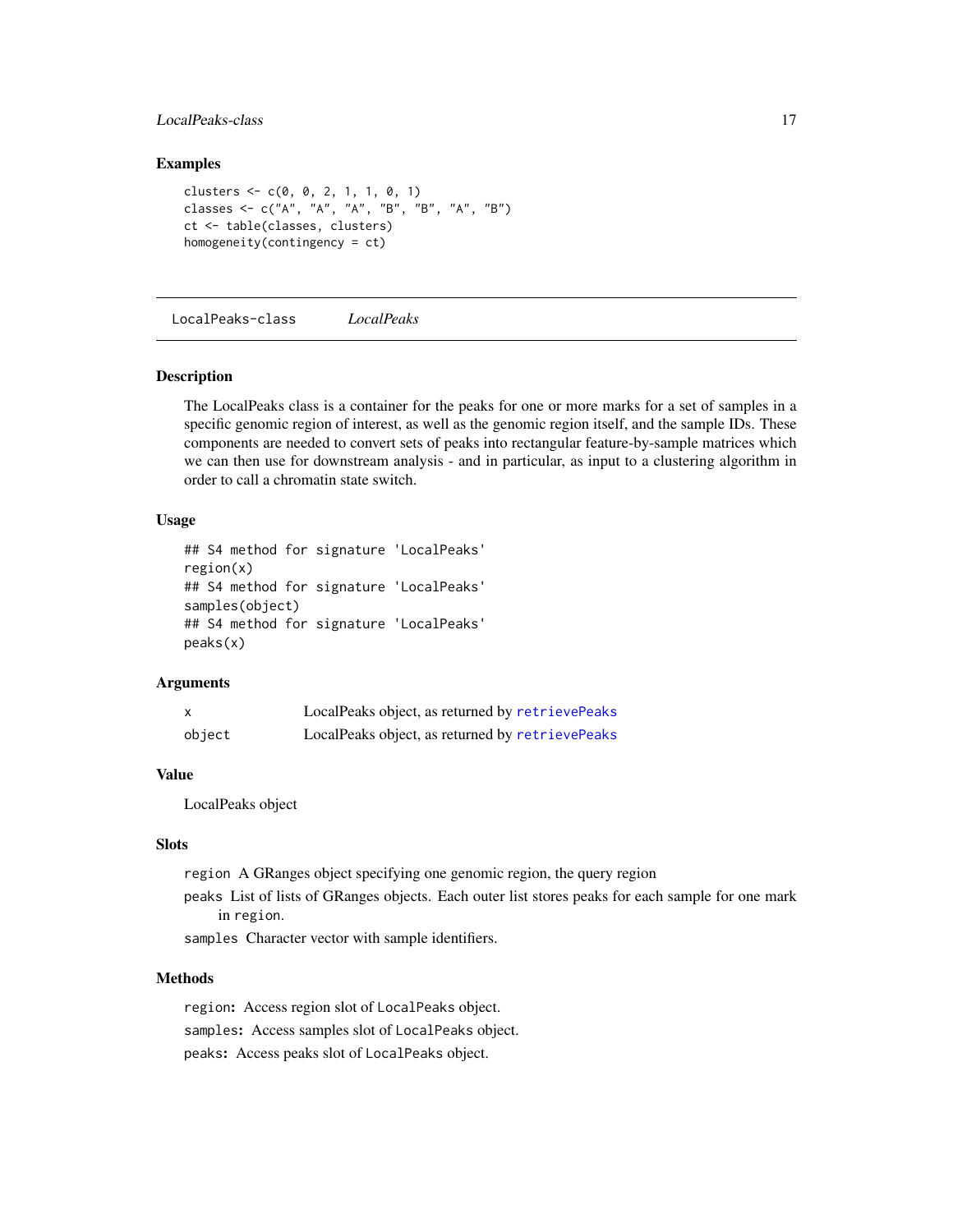#### <span id="page-17-0"></span>Examples

```
# Assemble dataset
samples <- c("E068", "E071", "E074", "E101", "E102", "E110")
bedfiles <- system.file("extdata", paste0(samples, ".H3K4me3.bed"),
package = "chromswitch")
metadata <- data.frame(Sample = samples,
   H3K4me3 = bedfiles,
   stringsAsFactors = FALSE)
# Obtain a LocalPeaks object by retrieving the peaks in the query region
lpk <- retrievePeaks(H3K4me3,
   metadata = metadata,
   region = GRanges(seqnames = "chr19",
   ranges = IRanges(start = 54924104, end = 54929104)))
# lpk now stores the query region, samples, and associated peaks overlapping
# the query region
# Get the samples from the object
samples(lpk)
# Get the query region associated with the object
region(lpk)
# Get the set of peaks in each sample which overlap with the query region
peaks(lpk)
```
makeBrowserCoord *makeBrowserCoord*

#### Description

Given coordinates for a genomic region, return a browser-friendly version.

#### Usage

```
makeBrowserCoord(chr, start, end)
```
#### Arguments

| chr   | The chromosome                              |
|-------|---------------------------------------------|
| start | The starting position of the genomic region |
| end   | The ending position of the genomic region   |

#### Value

String with copy-pastable, genome browser-friendly version of coordinates.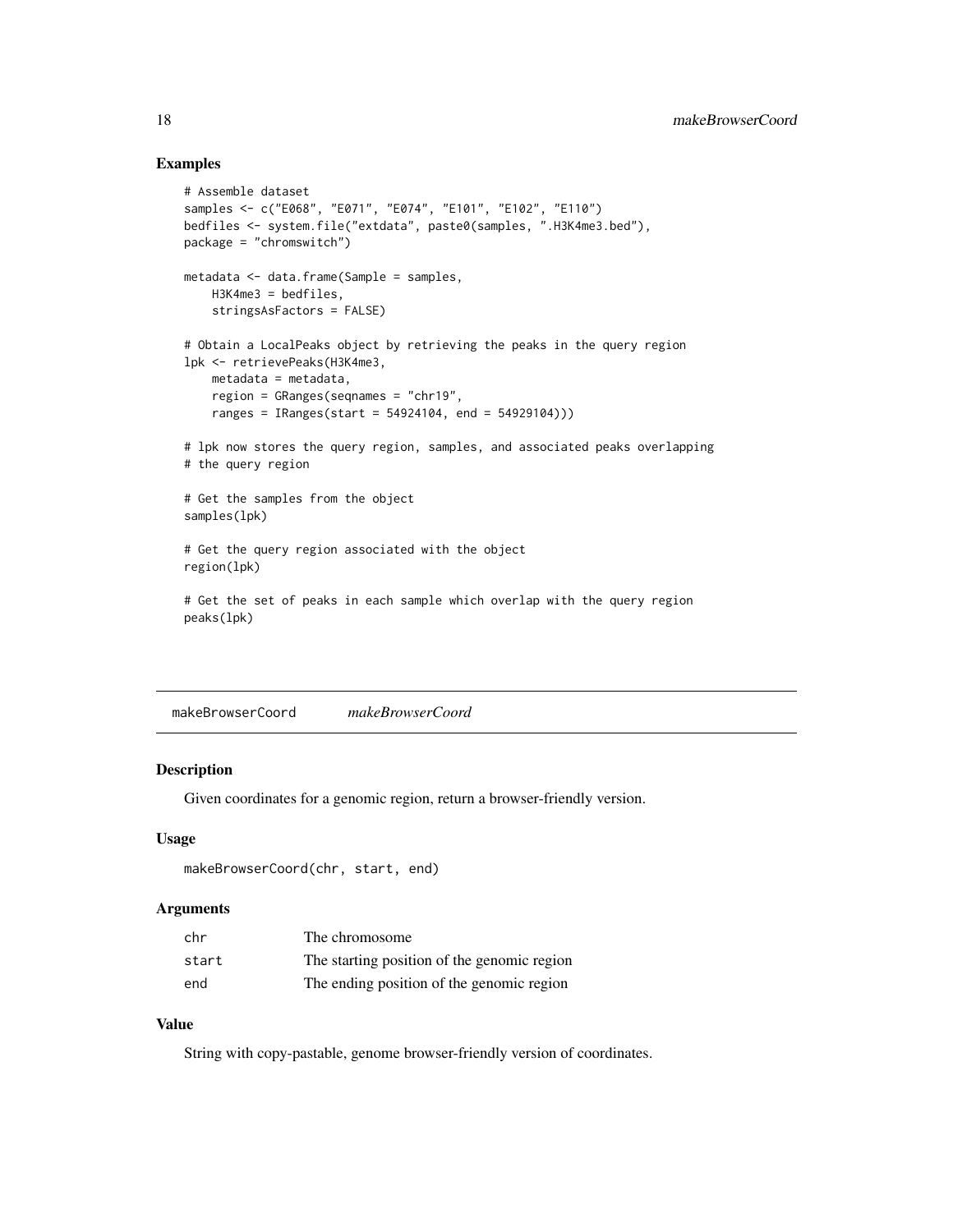#### <span id="page-18-0"></span> $NMI$  19

#### Examples

makeBrowserCoord("chr1", 1000, 2000)

NMI *NMI*

#### Description

Computes the Normalized Mutual Information betwen two partitions

#### Usage

NMI(clusters, classes)

#### Arguments

| clusters | A vector of cluster assignments                 |
|----------|-------------------------------------------------|
| classes  | A vector giving the true classes of the objects |

#### Details

This code comes directly from the package 'clue': [https://github.com/cran/clue/blob/098da4](https://github.com/cran/clue/blob/098da43010f3803294b4e8403328ee5c0216abf7/R/agreement.R#L161)3010f3803294b4e8403 [R/agreement.R#L161](https://github.com/cran/clue/blob/098da43010f3803294b4e8403328ee5c0216abf7/R/agreement.R#L161)

Hornik K (2017). \_clue: Cluster ensembles\_. R package version 0.3-53, <URL: https://CRAN.Rproject.org/package=clue>.

Hornik K (2005). "A CLUE for CLUster Ensembles." \_Journal of Statistical Software\_, \*14\*(12). doi: 10.18637/jss.v014.i12 (URL: http://doi.org/10.18637/jss.v014.i12).

#### Value

Numeric

```
clusters \leq -c(0, 0, 2, 1, 1, 0, 1)classes <- c("A", "A", "A", "B", "B", "A", "B")
NMI(clusters, classes)
```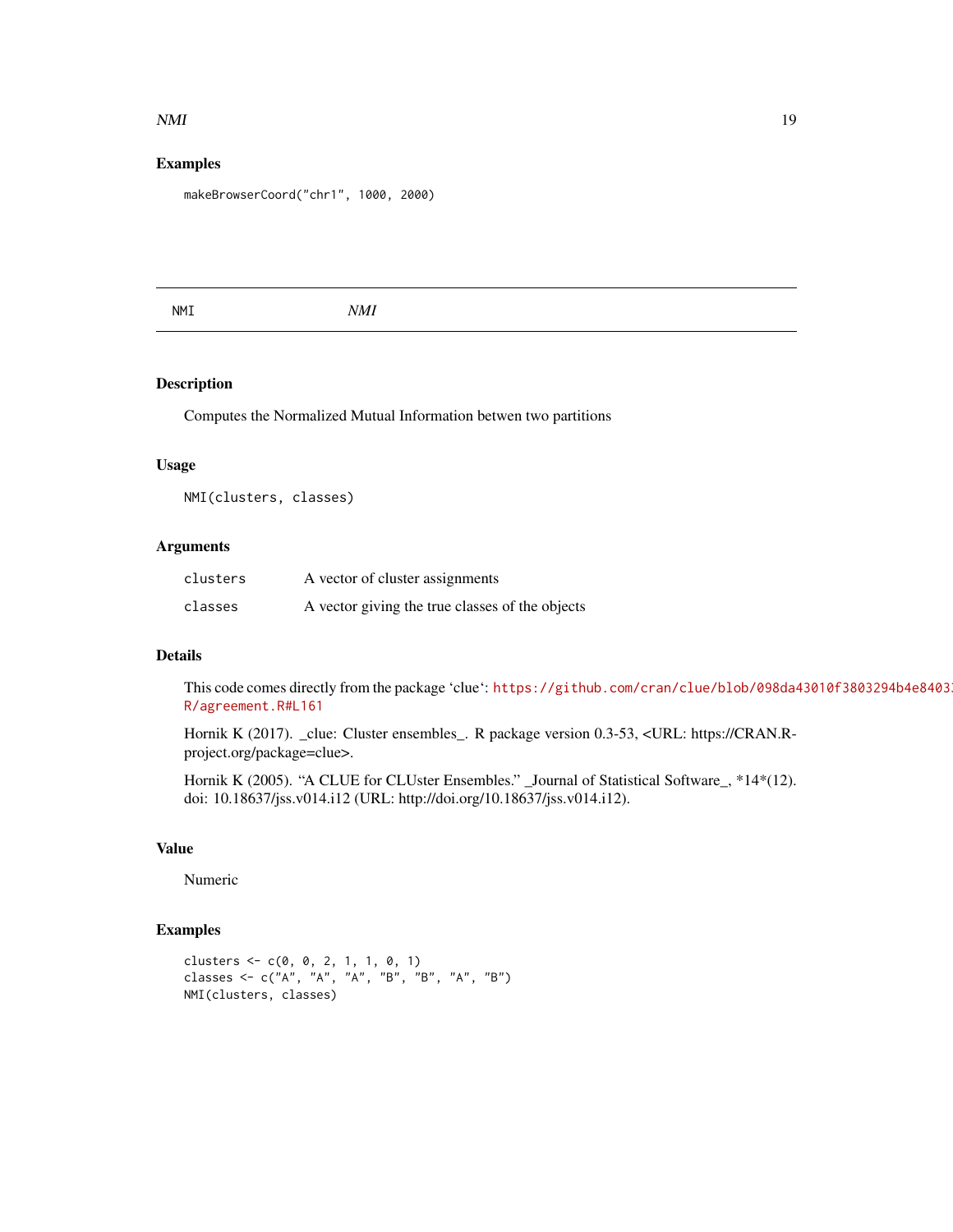<span id="page-19-1"></span><span id="page-19-0"></span>normalizePeaks *normalizePeaks*

#### Description

Given a set of peak calls for different marks and samples, normalize all peaks genome-wide for each sample and mark by rescaling and Winsorizing, i.e. rescale the middle of the data to the range [0, 1] and bound the upper tail to 1 and the lower tail to 0, effectively replacing a fixed amount of extreme values in each tail. Similar to trimming the tails except instead of discarding the tails entirely they're bounded.

#### Usage

```
normalizePeaks(peaks, columns, tail = 0.005)
```
#### Arguments

| peaks   | List of GRanges objects storing peak calls for each sample, where element<br>names correspond to sample IDs                                                   |
|---------|---------------------------------------------------------------------------------------------------------------------------------------------------------------|
| columns | Character vector specifying the names of columns to normalize                                                                                                 |
| tail    | Optional: numeric, a fraction in $[0, 1]$ specifying how much of the data to bound<br>to 0 (for the lower tail) or 1 (for the upper tail). Default: $0.005$ . |

#### Value

A list of GRanges objects storing peak calls for each sample, with columns specified in columns normalized.

#### See Also

winsorNorm

```
normalizePeaks(H3K4me3, columns = c("signalValue", "pValue", "qValue"))
```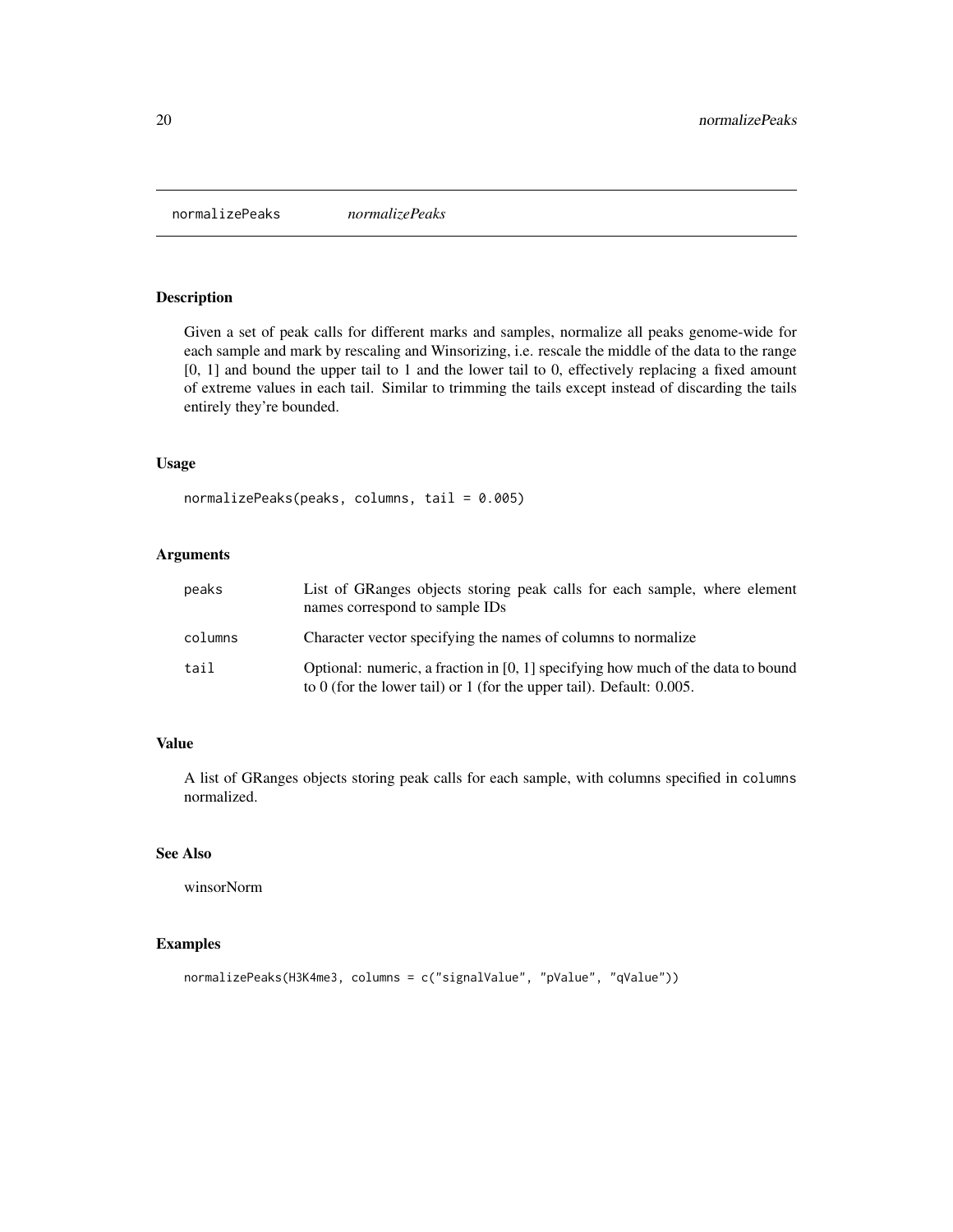## <span id="page-20-0"></span>Description

If a and b denote two genomic regions, check whether they overlap reciprocally by  $p*100$ 

#### Usage

pReciprocalOverlap(a, b, p)

#### Arguments

| GRanges object storing first region                                             |
|---------------------------------------------------------------------------------|
| GRanges object storing second region                                            |
| Numeric value in $[0, 1]$ giving the fraction of reciprocal overlap to require. |

#### Value

Logical value, TRUE if a and b are the same by having a p-reciprocal overlap, FALSE otherwise

#### Examples

```
a <- GRanges(seqnames = "chr11",
            ranges = IRanges(start = 112829468, end = 112834468))
b \leq GRanges(seqnames = "chr11",
            ranges = IRanges(start = 112829468, end = 113834468))
pReciprocalOverlap(a, b, 0.9)
```
purity *purity*

#### Description

Computes the purity of a partition as defined in https://www.ncbi.nlm.nih.gov/pubmed/17483501

#### Usage

```
purity(contingency, c, k)
```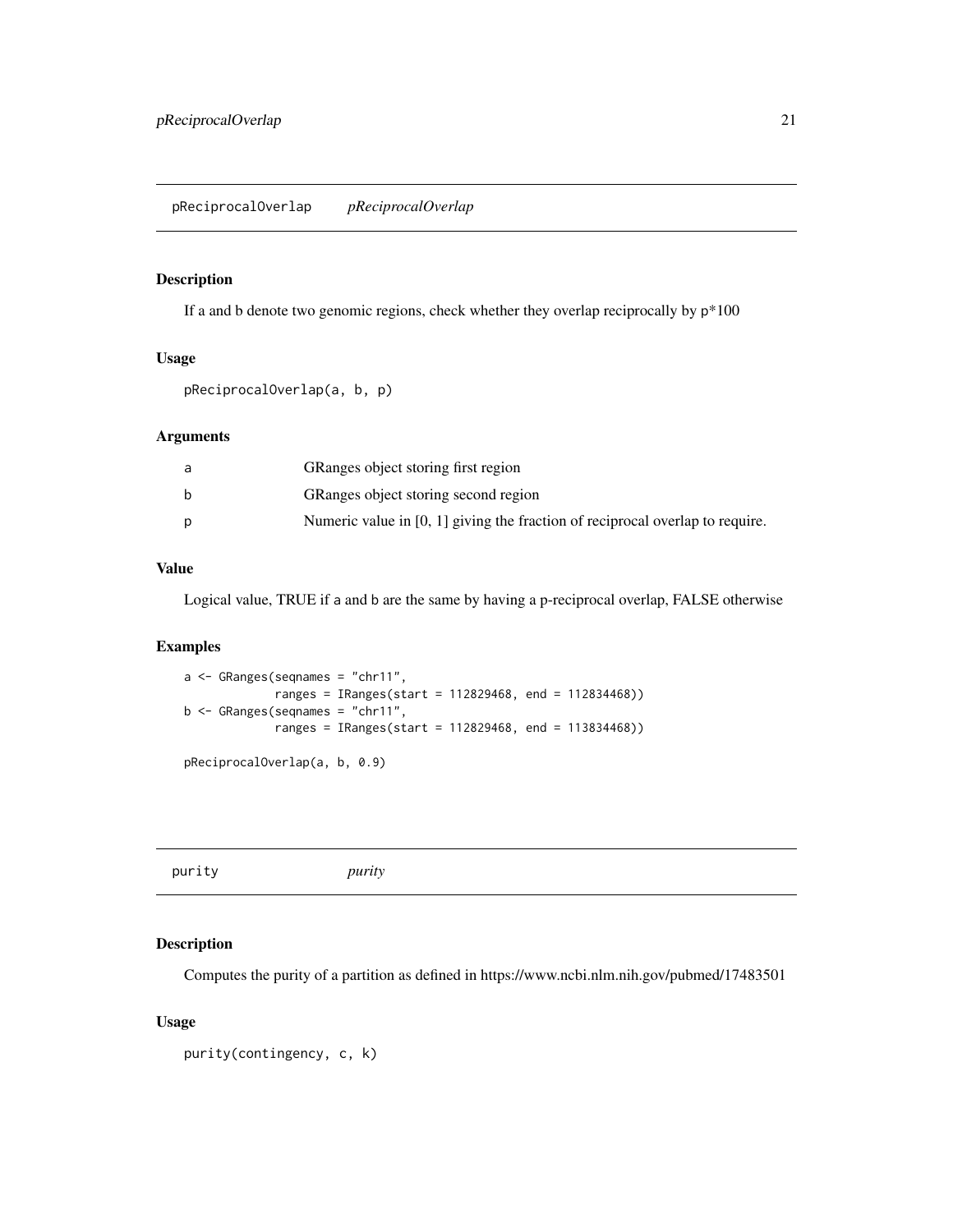#### <span id="page-21-0"></span>Arguments

| contingency  | Table, contingency table between clusters and conditions as returned by the<br>table function |
|--------------|-----------------------------------------------------------------------------------------------|
| $\mathsf{C}$ | Vector of classes                                                                             |
| k            | Vector of clusters                                                                            |

#### Value

Numeric

#### Examples

```
clusters <- c(0, 0, 2, 1, 1, 0, 1)
classes <- c("A", "A", "A", "B", "B", "A", "B")
ct <- table(classes, clusters)
purity(contingency = ct)
```
readNarrowPeak *readNarrowPeak*

#### Description

A helper function for reading in narrow peak calls for a set of samples. Peak calls are assumed to be in ENCODE narrowPeak format (<https://genome.ucsc.edu/FAQ/FAQformat.html#format12>) as returned by MACS2 (<http://liulab.dfci.harvard.edu/MACS/>). This is BED6+4 format.

#### Usage

readNarrowPeak(paths, metadata)

#### Arguments

| paths    | Character vector storing paths for BED files containing peak calls for each sam-<br>ple, in the same order as in the Sample column of metadata.                             |
|----------|-----------------------------------------------------------------------------------------------------------------------------------------------------------------------------|
| metadata | A dataframe with at least two columns: "Sample" which stores the sample iden-<br>tifiers, and "Condition" which stores the biological condition labels of the sam-<br>ples. |

#### Value

Named list of GRanges objects containing peak calls for each sample.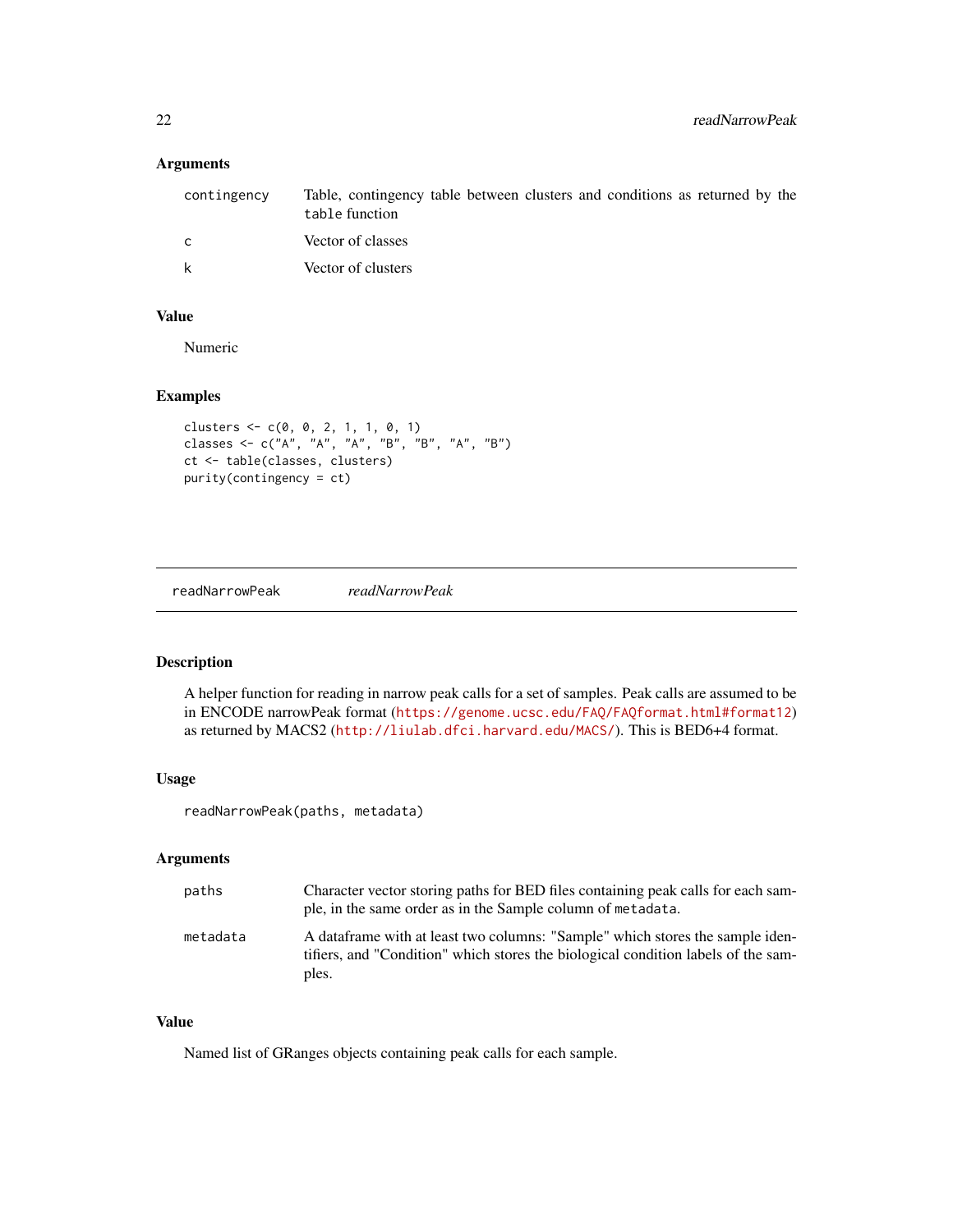#### <span id="page-22-0"></span>reducePeaks 23

#### Examples

```
samples <- c("E068", "E071", "E074", "E101", "E102", "E110")
bedfiles <- system.file("extdata", paste0(samples, ".H3K4me3.bed"),
package = "chromswitch")
Conditions <- c(rep("Brain", 3), rep("Other", 3))
metadata <- data.frame(Sample = samples,
   H3K4me3 = bedfiles,
   Condition = Conditions,
    stringsAsFactors = FALSE)
readNarrowPeak(bedfiles, metadata)
```
<span id="page-22-1"></span>

|--|

#### Description

Given a LocalPeaks object, merge peaks which are in the same sample and are separated by no more than gap base pairs. When two non-overlapping peaks are merged, a new peak is created which starts at the starting position of the first peak and ends at the ending position of the second peak, spanning the range of both peaks and the gap between them.

#### Usage

reducePeaks(localpeaks, gap)

#### Arguments

| localpeaks | LocalPeaks object                                                               |
|------------|---------------------------------------------------------------------------------|
| gap        | Numeric value, specifying the threshold distance for merging. Peaks in the same |
|            | sample which are within this many bp of each other will be merged.              |

#### Value

The LocalPeaks object that was provided as input, with nearby peaks merged

```
samples <- c("E068", "E071", "E074", "E101", "E102", "E110")
bedfiles <- system.file("extdata", paste0(samples, ".H3K4me3.bed"),
package = "chromswitch")
metadata <- data.frame(Sample = samples,
   H3K4me3 = bedfiles,
   stringsAsFactors = FALSE)
lpk <- retrievePeaks(H3K4me3,
   metadata = metadata,
```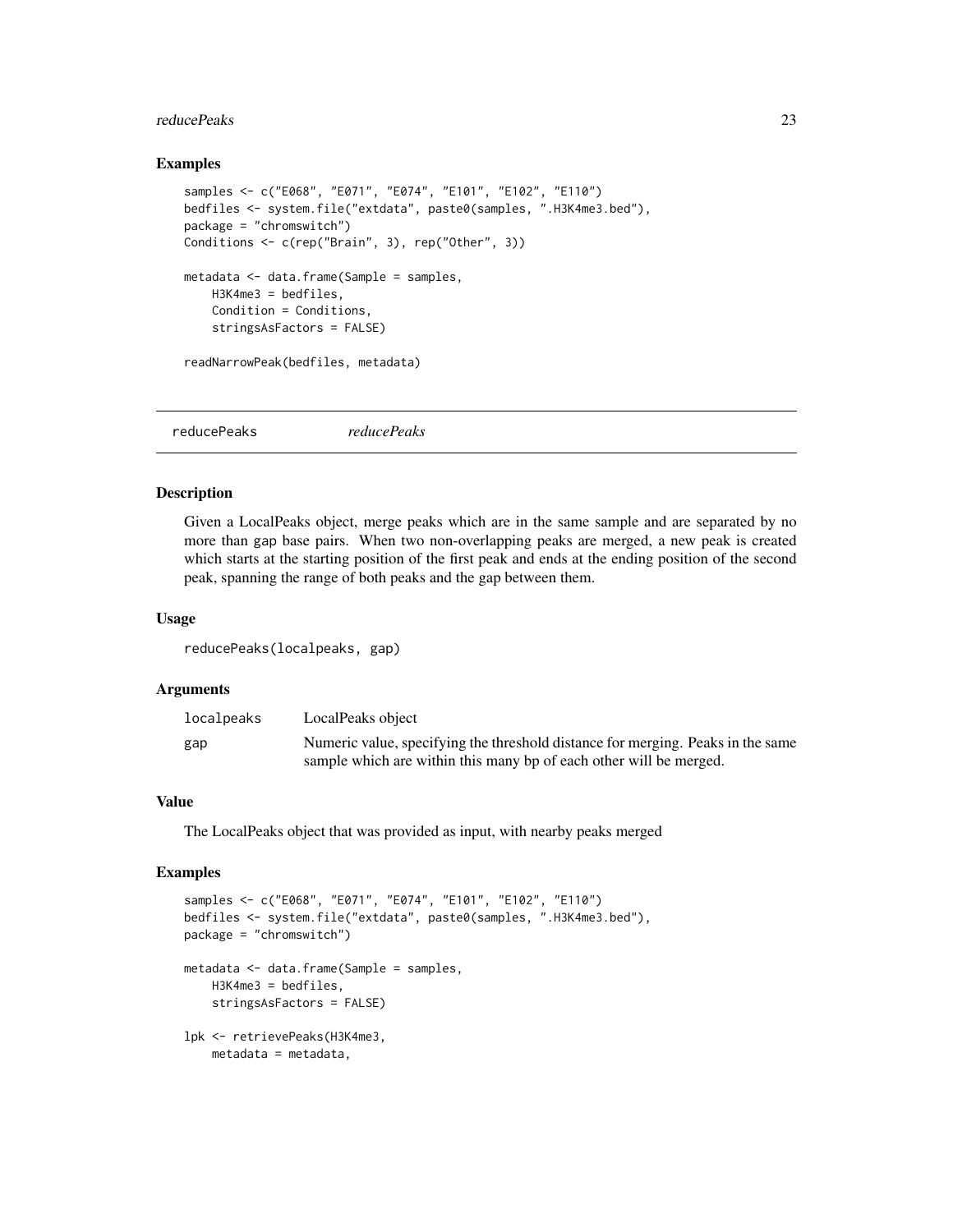<span id="page-23-0"></span>24 retrievePeaks

```
region = GRanges(seqnames = "chr19",
    ranges = IRanges(start = 54924104, end = 54929104)))
reducePeaks(lpk, gap = 300)
```
<span id="page-23-1"></span>retrievePeaks *retrievePeaks*

#### Description

Given a peak calls for a set of samples, for each sample, get the peaks which overlap a specified genomic region of interest. Typically, this corresponds to the region for which we will construct a feature matrix representing peaks in the region in order to call a chromatin state switch.

#### Usage

retrievePeaks(peaks, metadata, region)

#### Arguments

| peaks    | List of GRanges objects storing peak calls for each sample                                                                                                                                               |
|----------|----------------------------------------------------------------------------------------------------------------------------------------------------------------------------------------------------------|
| metadata | Dataframe with a column "Sample" which stores the sample identifiers, and at<br>least one column, titled by the histone mark or ChIP-seq target, storing paths to<br>the BED files containing peak calls |
| region   | GRanges object specifying one genomic region, the query region                                                                                                                                           |

#### Value

LocalPeaks object as described in [LocalPeaks](#page-16-1)

```
samples <- c("E068", "E071", "E074", "E101", "E102", "E110")
bedfiles <- system.file("extdata", paste0(samples, ".H3K4me3.bed"),
package = "chromswitch")
metadata <- data.frame(Sample = samples,
   H3K4me3 = bedfiles,
   stringsAsFactors = FALSE)
retrievePeaks(H3K4me3,
    metadata = metadata,
    region = GRanges(seqnames = "chr19",
    ranges = IRanges(start = 54924104, end = 54929104)))
```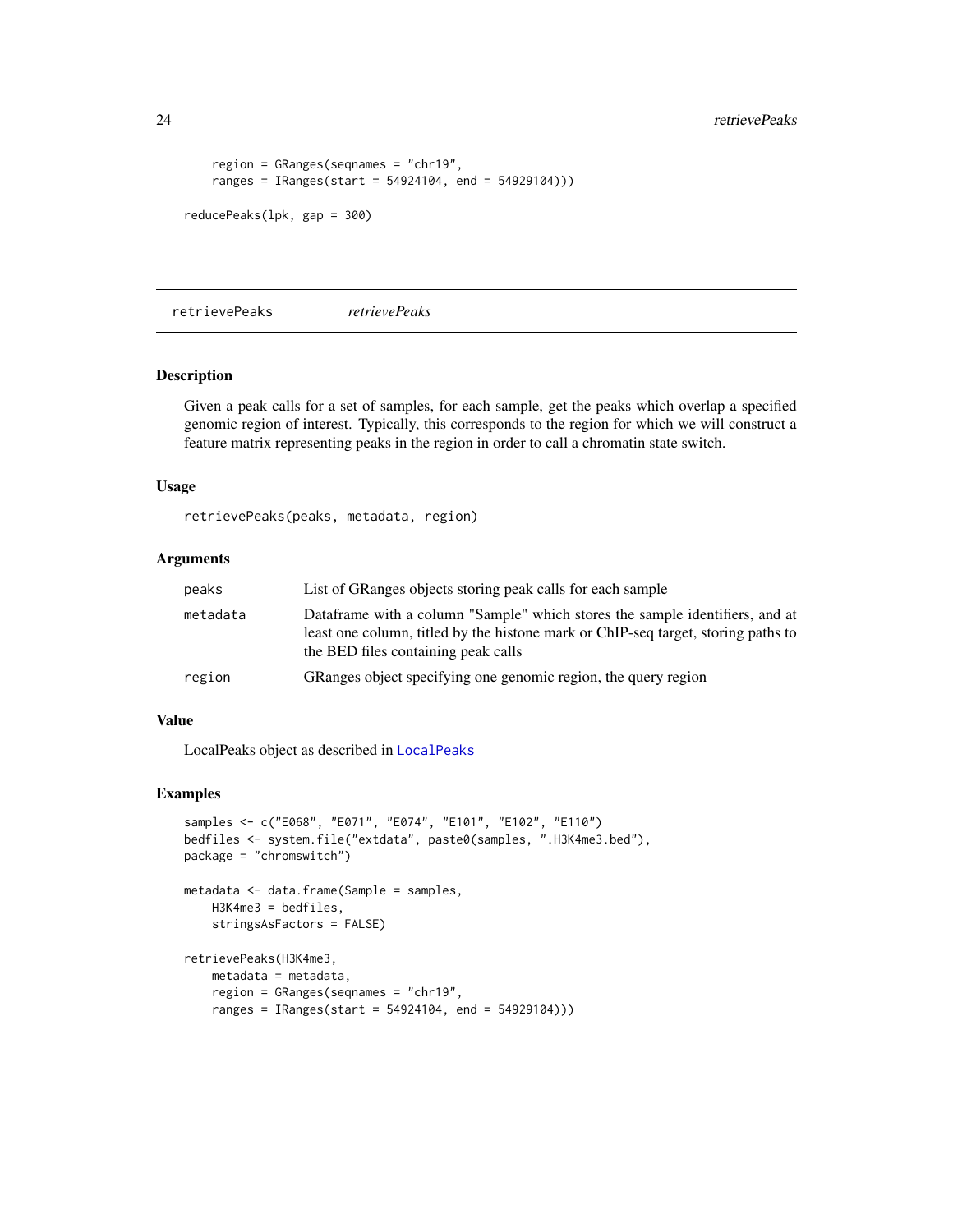#### <span id="page-24-1"></span><span id="page-24-0"></span>Description

Given peaks for a set of samples in a query region, construct a sample-by- feature matrix where each row is a vector of summary statistics computed from peaks in the region.

#### Usage

```
summarizePeaks(localpeaks, mark, cols, fraction = TRUE, n = FALSE)
```
#### Arguments

| localpeaks | LocalPeaks object                                                               |
|------------|---------------------------------------------------------------------------------|
| mark       | String specifying the name of the mark for which the LocalPeaks object is given |
| cols       | Character vector of column names on which to compute summary statistics         |
| fraction   | Loogical: compute the fraction of the region overlapped by peaks?               |
| n          | Logical: compute the number of peaks in the region?                             |

#### Value

A matrix where rows are samples and columns are features

```
samples <- c("E068", "E071", "E074", "E101", "E102", "E110")
bedfiles <- system.file("extdata", paste0(samples, ".H3K4me3.bed"),
package = "chromswitch")
metadata <- data.frame(Sample = samples,
   H3K4me3 = bedfiles,
   stringsAsFactors = FALSE)
lpk <- retrievePeaks(H3K4me3,
   metadata = metadata,
   region = GRanges(seqnames = "chr19",
    ranges = IRanges(start = 54924104, end = 54929104)))
summarizePeaks(lpk, mark = "H3K4me3", cols = c("qValue", "signalValue"))
```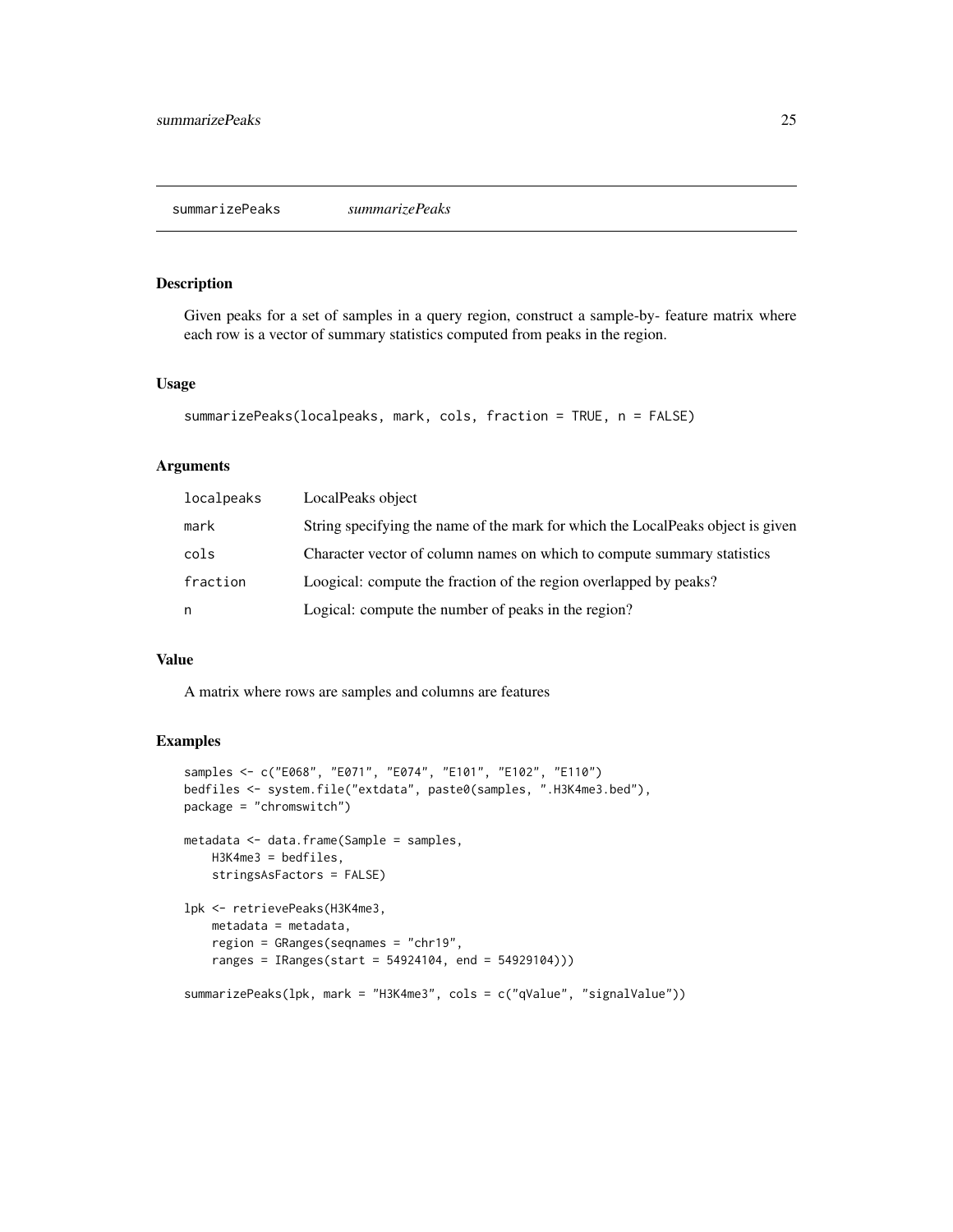<span id="page-25-0"></span>vMeasure *vMeasure*

#### Description

Computes the V measure of a set of clusters given ground-truth classes, as defined in https://aclweb.org/anthology/D/D07/D07- 1043.pdf

#### Usage

vMeasure(contingency, c, k)

#### Arguments

| contingency  | Table, contingency table between clusters and conditions as returned by the<br>table function |
|--------------|-----------------------------------------------------------------------------------------------|
| $\mathsf{C}$ | Vector of classes                                                                             |
| k            | Vector of clusters                                                                            |

#### Value

Numeric

#### Examples

clusters  $\leq c(0, 0, 2, 1, 1, 0, 1)$ classes <- c("A", "A", "A", "B", "B", "A", "B") ct <- table(classes, clusters) vMeasure(contingency = ct)

winsorNorm *winsorNorm*

#### Description

Normalize a numeric vector by rescaling and Winsorizing, i.e. rescale the middle of the data to the range [0, 1] and bound the upper tail to 1 and the lower tail to 0, effectively replacing a fixed amount of extreme values in each tail. Similar to trimming the tails except instead of discarding the tails entirely they're bounded.

#### Usage

winsorNorm(x, trim)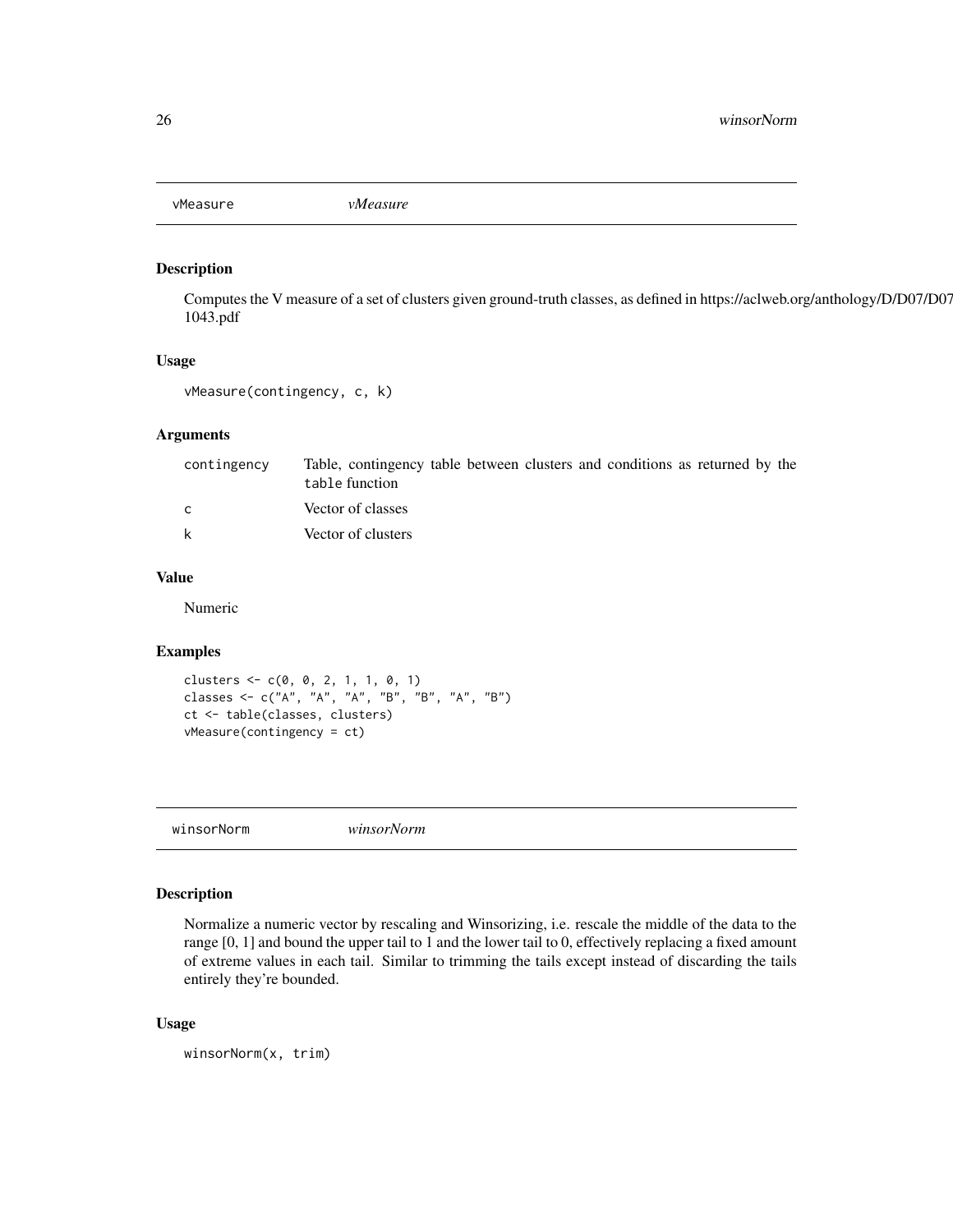#### winsorNorm 27

#### Arguments

|      | A numeric vector, the data to be normalized                                                                                   |
|------|-------------------------------------------------------------------------------------------------------------------------------|
| trim | Numeric, a fraction in [0, 1] specifying how much of the data to bound to 0 (for<br>the lower tail) or 1 (for the upper tail) |

### Value

Numeric vector

#### Examples

 $x \le -$  seq(1, 100, by = 1) x

# Bound the lower and upper 5% of values in the vector winsorNorm(x, trim = 0.05)